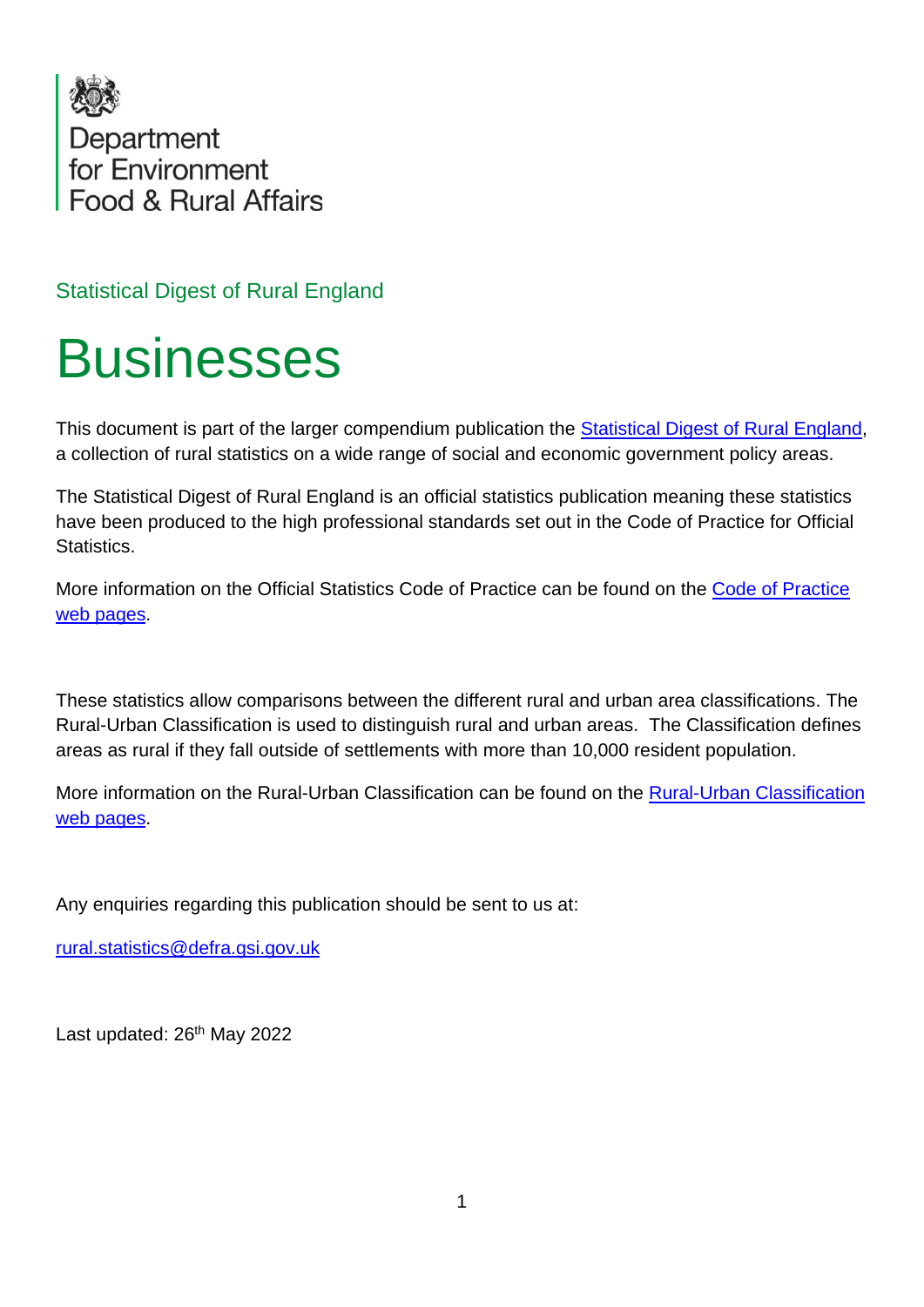# **Businesses**

- In 2020/21 there were 549,000 businesses registered in rural areas, accounting for 23 per cent of all registered businesses in England.
- Businesses registered in rural areas employed 3.6 million people, accounting for 13 per cent of all those employed by registered businesses in England.
- There are more registered businesses per head of population in Predominantly Rural areas than in Predominantly Urban areas (excluding London).
- There are proportionately more small businesses in rural areas.
- In 2020 there were 52 registered business start-ups per 10,000 population in Predominantly Urban areas (excluding London) compared with 42 per 10,000 population in Predominantly Rural areas.

## **Business composition**

**Important note**: 'Business composition' is based on Enterprises, which is the level at which businesses are registered for Value Added Tax and or PAYE. In the case of a business operating at only one address, it will be registered at that address, but for businesses operating in several locations, it will be the location of the headquarters that is registered. If a business has branches in rural areas, but the headquarters are registered within an urban area, then the statistics for all the outlets will be registered at the headquarters, and not counted as "rural". The later sections on 'Businesses by industry type', 'Employment by industry type' and 'Businesses by size band' are based on Local Unit data, which distinguishes the location of branches.

## **Number of registered businesses (single-site or headquarters) per 10,000 population, by rural-urban classification, in England, 2020/21**

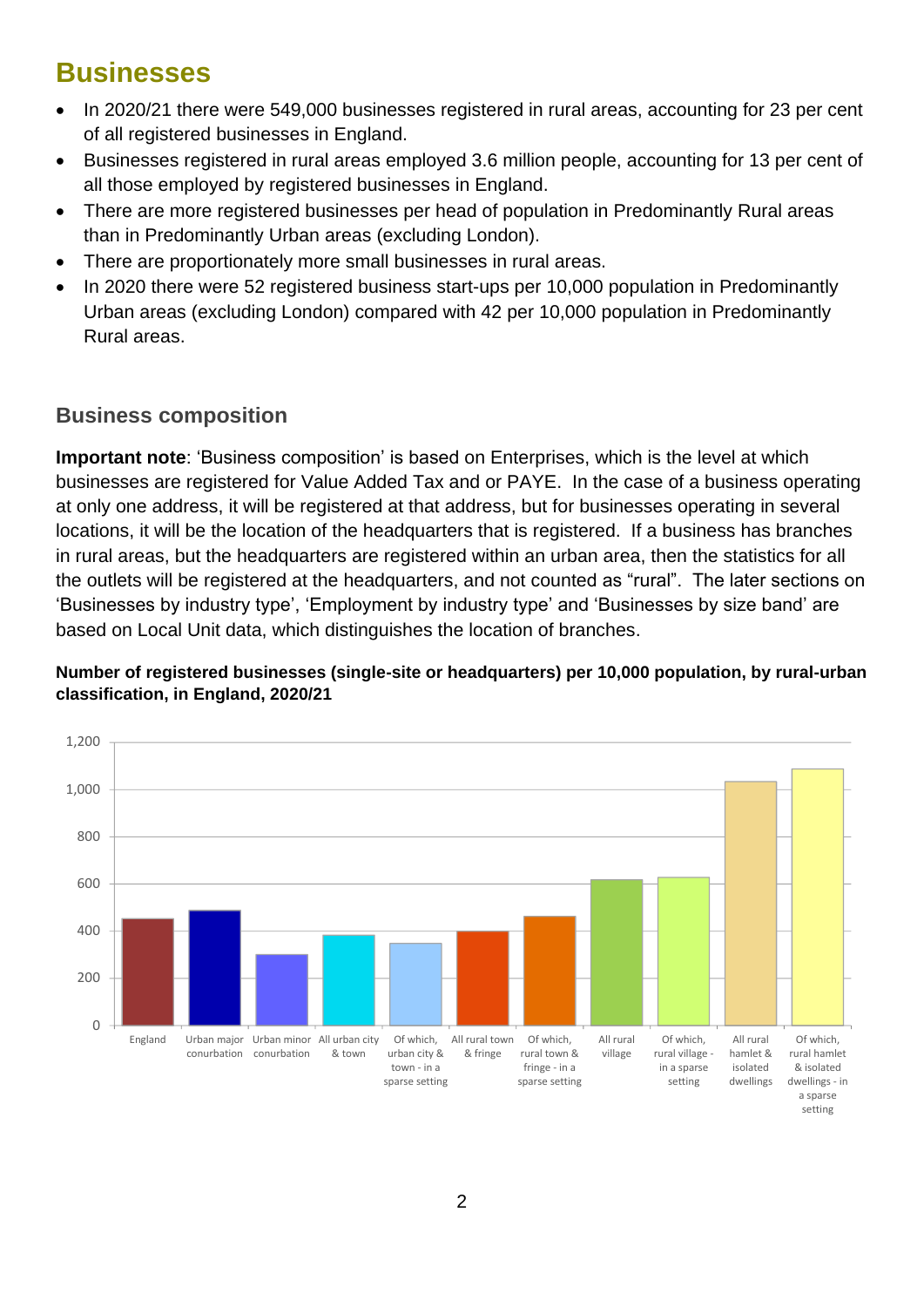#### **Average turnover per person employed, by rural-urban classification, in England, 2020/21**



- In 2020/21 there were 549,000 businesses registered in rural areas, accounting for 23 per cent of all registered businesses in England.
- Businesses registered in rural areas employed 3.6 million people, accounting for 13 per cent of all those employed by registered businesses in England.
- There are more registered businesses (single-site or headquarters) per head of population in rural areas than in urban areas. The more 'rural' an area is, the higher the number of registered businesses per head of population.
- The average turnover per person employed is greater in urban areas*,* especially *Urban Conurbations,* and lower in rural areas, especially those in a *sparse setting.*
- A table containing further key 2020/21 statistics on registered businesses including number of registered businesses, number of people employed and turnover is available broken down by detailed rural-urban classification in the [rural economy supplementary data tables.](https://www.gov.uk/government/statistics/statistical-digest-of-rural-england)

#### Notes:

On the Inter-Departmental Business Register (IDBR), the enterprise is the statistical unit that most closely equates to a business. It holds aggregated information gathered from administrative and statistical sources within that enterprise to give an overall picture of what is going on in the business. An enterprise carries out one or more activities at one or more locations. An enterprise may be a sole legal unit.

Turnover relates to income received by a business from the 'sale of goods and or services charged to third parties'. The IDBR does not include businesses whose turnover is below the tax threshold. As turnover is reported at the enterprise level it is affected by where businesses report their headquarters to be. As such there can be variation from year to year as a result of businesses relocating

Further information: [see this ONS document about the Inter-Departmental Business Register](http://www.ons.gov.uk/aboutus/whatwedo/paidservices/interdepartmentalbusinessregisteridbr) Source: ONS, Inter Departmental Business Register (IDBR), 2020/21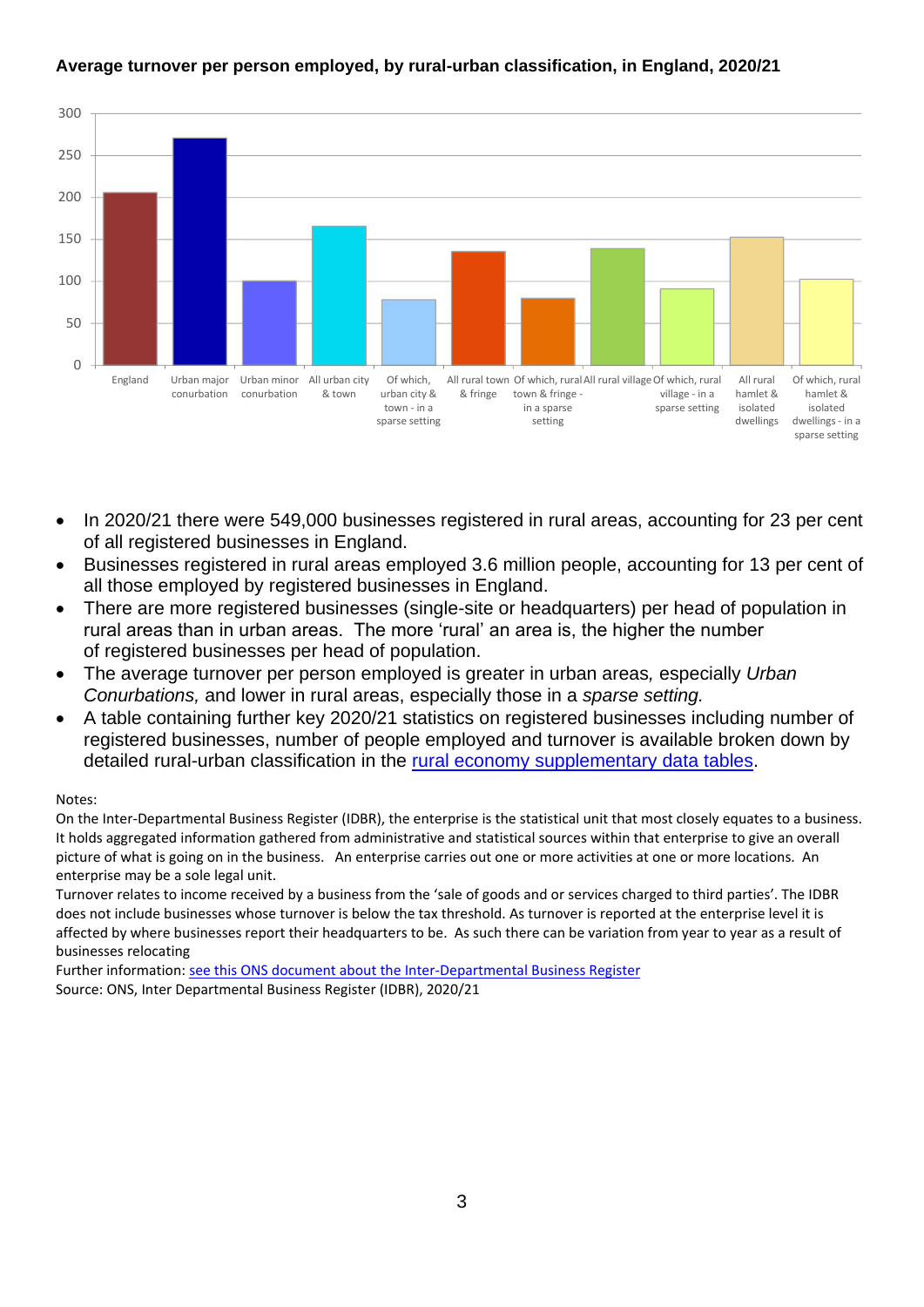## <span id="page-3-0"></span>**Businesses by industry type**

Important note: 'Businesses by industry type' and 'Businesses by size band' are based on Local Unit. This better reflects the make-up of rural businesses as there can be many local business units in rural areas whose headquarters are elsewhere (although this can apply vice versa).

## **Percentage of local unit registered businesses by industry, by rural-urban classification, in England, 2020/21**

### **All rural areas:**

|                                            | Professional,                                |                                                                | <b>Administrative and</b><br>support services, 8% |                                                | <b>Accommodation &amp;</b><br>food service<br>activities, 6%       |  |                                                                                                      |
|--------------------------------------------|----------------------------------------------|----------------------------------------------------------------|---------------------------------------------------|------------------------------------------------|--------------------------------------------------------------------|--|------------------------------------------------------------------------------------------------------|
| scientific &<br>technical services,<br>14% |                                              | <b>Wholesale, retail</b><br>& repair of motor<br>vehicles, 13% | <b>Education,</b><br>health and                   | <b>Information and</b><br>communication,<br>5% | <b>Public</b><br>admin and<br>defence;<br>other<br>services,<br>4% |  |                                                                                                      |
|                                            |                                              |                                                                | social work, 6%                                   |                                                |                                                                    |  | Transport and storage, 4%<br>$\blacktriangleright$ Real estate activities, 3%<br>Arts, entertainment |
|                                            | Agriculture,<br>forestry and<br>fishing, 14% | <b>Construction,</b><br>13%                                    | Manufacturing,<br>6%                              |                                                | Finance, 2%                                                        |  | and recreation, 3%<br>Mining/quarrying<br>and utilities, 1%                                          |

## **All urban areas:**

|                                                                    |                                      | Information and<br>communication, 8%                     |                      | <b>Education, health</b> | and social work, 8%                   |                                                                 |
|--------------------------------------------------------------------|--------------------------------------|----------------------------------------------------------|----------------------|--------------------------|---------------------------------------|-----------------------------------------------------------------|
| <b>Wholesale, retail &amp;</b><br>repair of motor<br>vehicles, 17% | <b>Construction,</b><br>11%          |                                                          |                      |                          | Public admin<br>and defence;<br>other |                                                                 |
|                                                                    |                                      | <b>Accommodation</b><br>& food service<br>activities, 7% | Manufacturing,<br>5% |                          | services, 4%                          | Arts, entertainment<br>and recreation, 3%                       |
| <b>Professional, scientific</b><br>& technical services,           | <b>Administrative</b><br>and support |                                                          | Real<br>estate       |                          |                                       | $\bullet$ Finance, 3%<br>Mining/quarrying<br>and utilities, <1% |
| 15%                                                                | services, 9%                         | <b>Transport and</b><br>storage, 5%                      | activities.<br>4%    |                          |                                       | Agriculture, forestry and<br>fishing, 1%                        |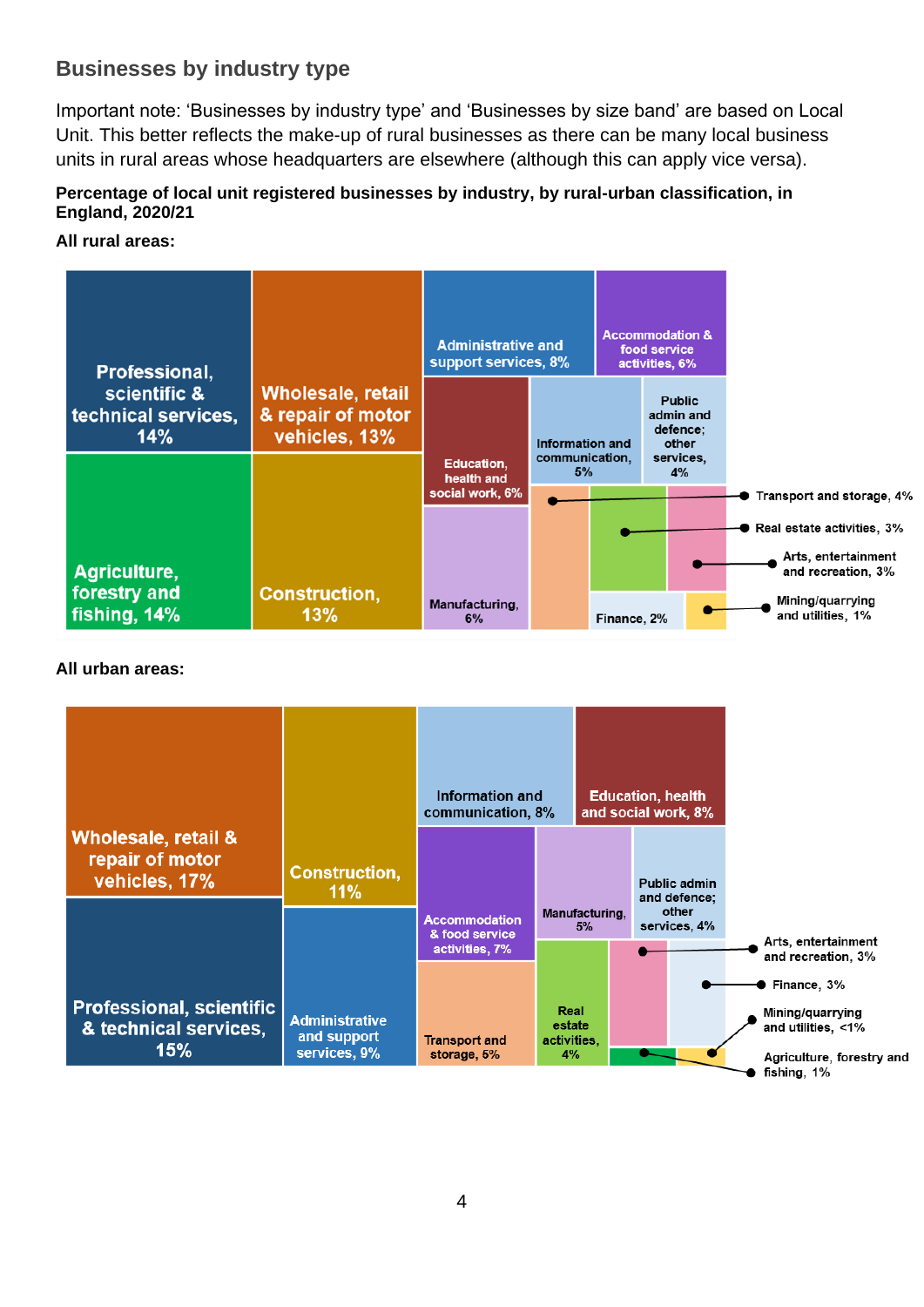#### *Agriculture, Forestry & Fishing* **businesses as a percentage of total local units of registered businesses by rural-urban classification, in England, 2020/21**



- In 2020/21 'Agriculture, forestry & fishing' accounts for 14 per cent of the local units of registered businesses in rural areas overall (30 per cent in Rural areas in a sparse setting). They are dominant sectors in rural hamlets and Rural Villages. In Rural Hamlets & Isolated Dwellings in a sparse setting, just under half the registered businesses are in these industries. In England overall the 'Agriculture, forestry & fishing' sector accounts for 3.4 per cent of the local units of registered businesses.
- Other prominent sectors in rural areas are: 'Professional, scientific & technical services' (14 per cent of businesses), 'Wholesale & retail trade; repair of motor vehicles' (13 per cent) and 'Construction' (13 per cent).
- A table of 2020/21 business figures broken down by industry and detailed rural-urban classification is available in the [rural economy supplementary data tables.](https://www.gov.uk/government/statistics/statistical-digest-of-rural-england)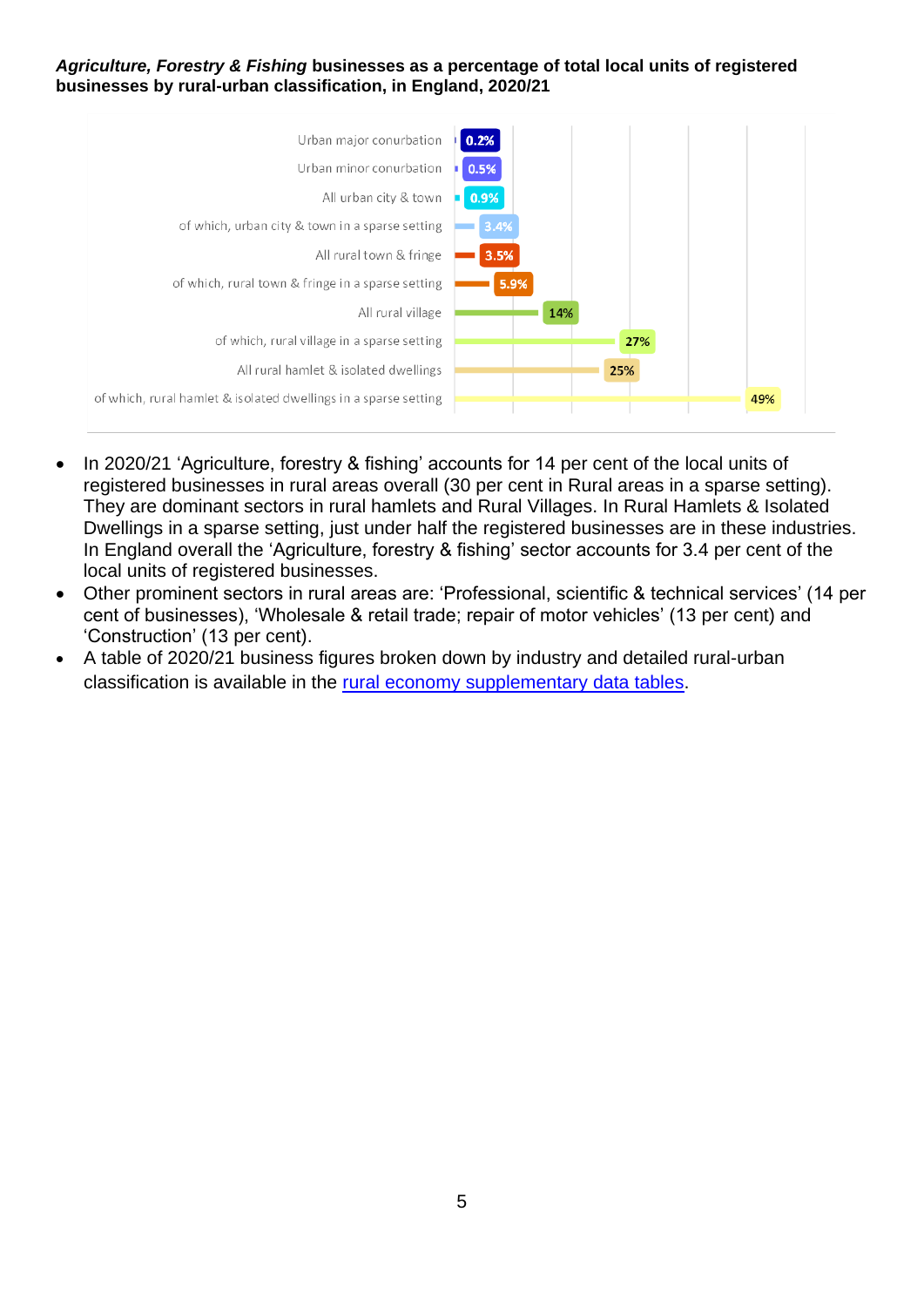**Numbers of local units of registered businesses in rural and urban areas by industry between 2011/12 and 2020/21, in England** Please note, scales differ for the charts shown below as numbers of businesses are considerably higher in urban areas.



**Rural** 

**Urban** 

• A table of rural and urban business figures broken down by industry for 2011/12 to 2020/21 is available in the rural economy supplementary [data tables](https://www.gov.uk/government/statistics/statistical-digest-of-rural-england)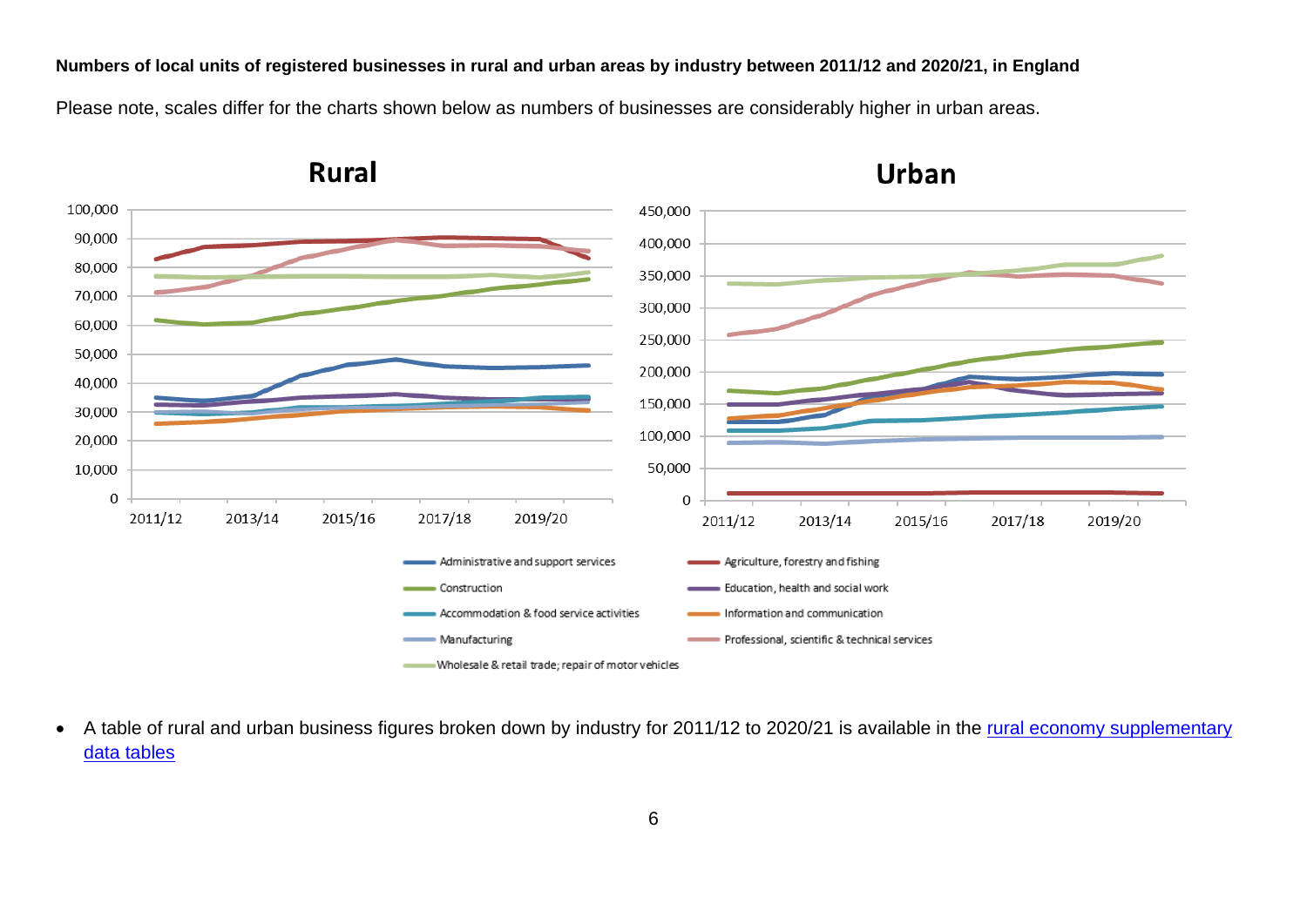#### **Index (2011/12 = 100) of change in numbers of local units of registered businesses in rural and urban areas by industry between 2011/12 and 2020/21, in England**



- Various sectors saw a fall in local unit numbers between 2019/20 and 2020/21, in both rural and urban areas. In rural and urban areas the fall has been greatest for the 'Agriculture, forestry and fishing' sector where local unit numbers have fallen by 8 per cent (the 'Information and communication sector also saw an 8 per cent fall in urban areas).
- The fall in rural areas for the 'Agriculture, forestry and fishing' sector sees local unit numbers drop back to 2011/12 levels.
- An indexed table of rural and urban business figures broken down by industry for 2011/12 to 2020/21 is available in the rural economy [supplementary data tables.](https://www.gov.uk/government/statistics/statistical-digest-of-rural-england)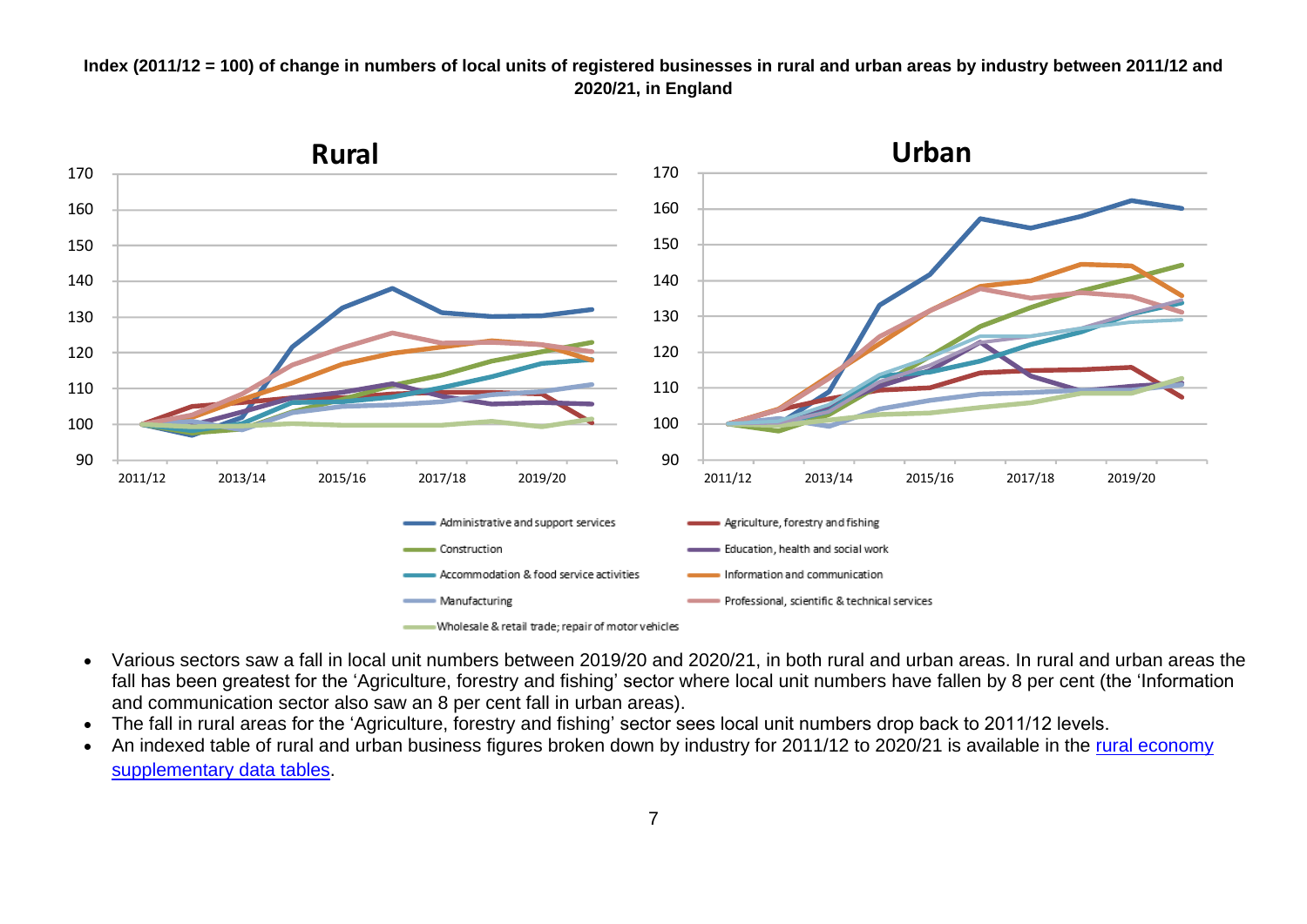## **Employment by industry type**

The number of **employees** refers to the number of people working within the business under a contract of employment in return for a wage or salary. A business can have no employees, if all the business is conducted by people classed as being working proprietors (i.e. sole traders or partnerships).

The number of people **employed** is a sum of employees and self-employed people who run the business.

## **Percentage of employment within local units of registered businesses by industry, by rural-urban classification, in England, 2020/21**

**All rural areas:**

| <b>Education, health</b>                                           | Manufacturing,                                                | <b>Professional,</b><br>scientific &<br>technical<br>services, 8% | Agriculture,<br>forestry and<br>fishing, 7%                  | <b>Construction,</b><br>$7\%$ |                                                                    |
|--------------------------------------------------------------------|---------------------------------------------------------------|-------------------------------------------------------------------|--------------------------------------------------------------|-------------------------------|--------------------------------------------------------------------|
| and social work, 16%                                               | 11%                                                           |                                                                   |                                                              |                               | Arts, entertainment and<br>recreation, 3%                          |
|                                                                    |                                                               |                                                                   | <b>Transport and</b><br>storage, 6%                          |                               | Information and<br>communication, 3%<br>Real estate activities, 2% |
| <b>Wholesale, retail &amp;</b><br>repair of motor<br>vehicles, 13% | <b>Accommodation &amp;</b><br>food service<br>activities, 10% | Adminis<br>and<br>support<br>services,<br>7%                      | <b>Public admin</b><br>and defence;<br>other services,<br>4% |                               | Mining/quarrying<br>and utilities, 1%<br>Finance, 1%               |

#### **All urban areas:**

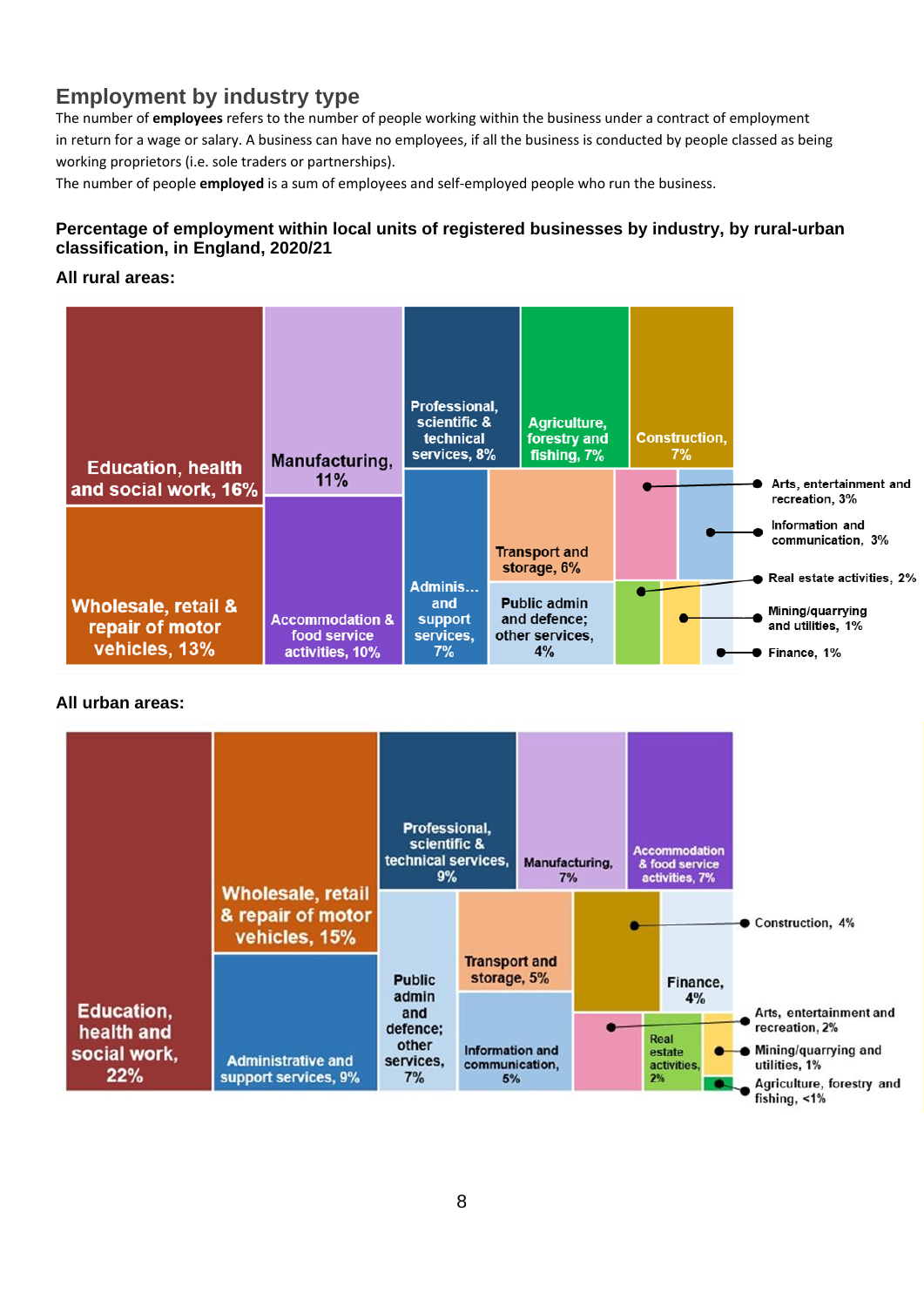#### **Employment in** *Agriculture, Forestry & Fishing* **businesses as a percentage of total employment in local units of registered businesses by rural-urban classification, in England, 2020/21**



- The three sectors with the highest percentages of employment in rural areas are 'Education, health & social work', 'Wholesale and retail trade; repair of motor vehicles' and 'Manufacturing' (16 per cent, 13 per cent and 11 per cent respectively).
- 'Agriculture, forestry & fishing' is the only sector that is greater in terms of actual employment numbers in rural areas than urban areas, with employment figures of 300,500 in rural areas compared with 45,000 in urban areas. All other sectors have greater employment numbers in urban areas than rural areas
- A table of 2020/21 employment figures broken down by industry and detailed rural-urban classification is available in the [rural economy supplementary data tables.](https://www.gov.uk/government/statistics/statistical-digest-of-rural-england)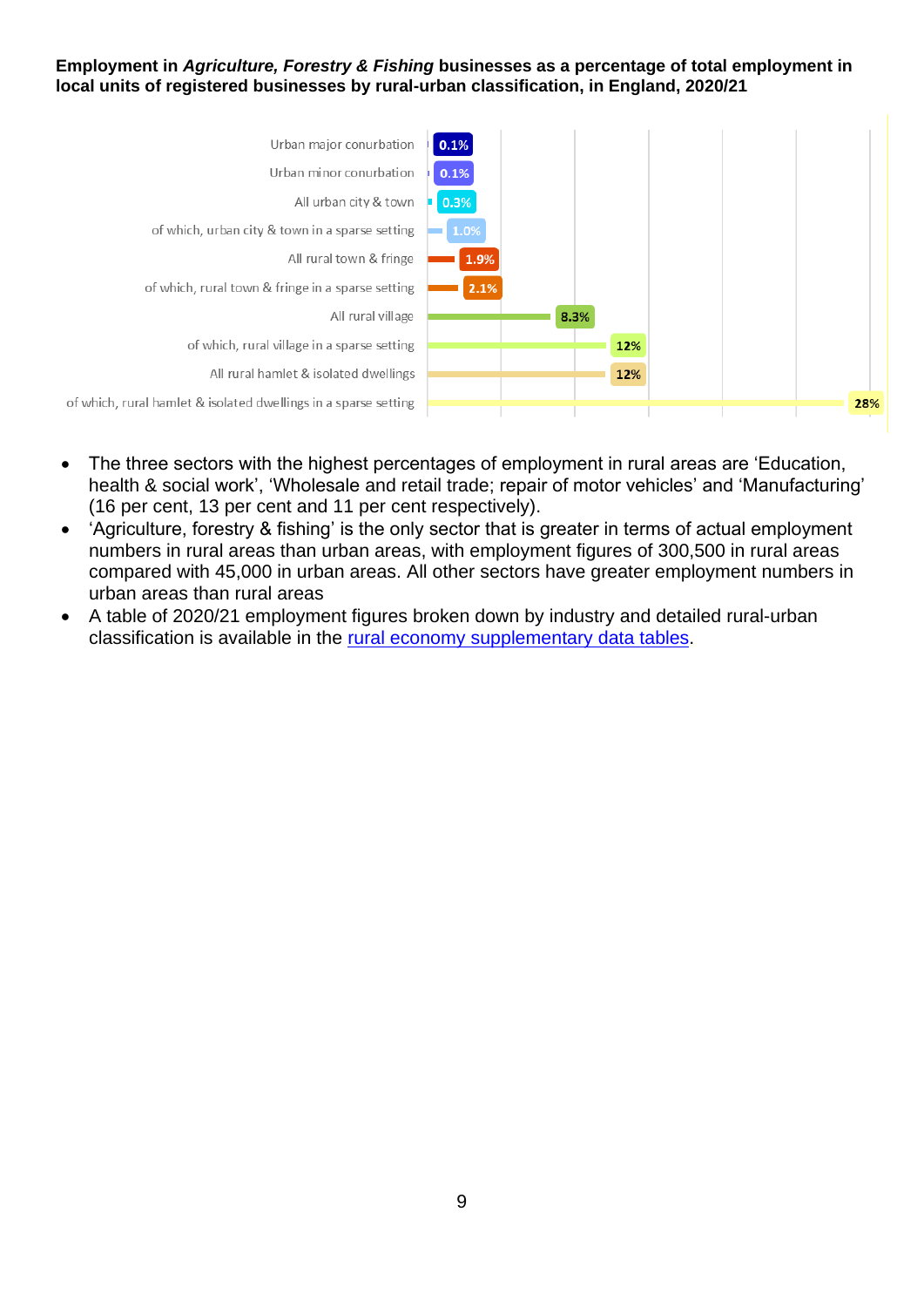## **Businesses by size band**

The number of **employees** refers to the number of people working within the business under a contract of employment in return for a wage or salary. A business can have no employees, if all the business is conducted by people classed as being working proprietors (i.e. sole traders or partnerships).

The number of people **employed** is a sum of employees and self-employed people who run the business.



## **Percentage of people employed within local units by size bands of registered businesses and ruralurban classification, in England, 2020/21**

\* 'With no employees' comprises mainly sole proprietorships and partnerships. This category also includes around 3,200 businesses classed as 'Other' – with no employees and no employment (about 0.8 per cent of the total business count).

- In urban areas 29.2 per cent of people employed in the local units of registered businesses are employed in those businesses with 250 or more employees overall, and in rural areas the proportion is 16.7 per cent.
- In regard to smaller businesses, in urban areas 19.4 per cent of people employed in local units of registered businesses are employed in micro businesses (those with between 1 and 9 employees overall), whilst in rural areas the proportion is 28.1 per cent.
- When looking at numbers of local units of registered businesses the category with the greatest proportion of total businesses is those with between 1 and 9 employees, with 77.5 per cent of businesses in this size band in urban areas and 72.0 per cent in rural areas.
- In urban areas 7.1 per cent of businesses have no employees (e.g. sole traders and partnerships), compared with 16.3 per cent in rural areas.
- A table of 2020/21 employment figures and businesses numbers broken down by business size band and detailed rural-urban classification is available in the rural economy [supplementary data tables.](https://www.gov.uk/government/statistics/statistical-digest-of-rural-england)

Notes: The statistics are based on individual business units rather than the location of the headquarters of the enterprise. There may be many local business units in rural areas whose headquarters are elsewhere, and vice versa. Source: ONS, Inter-Departmental Business Register (IDBR) 2020/21.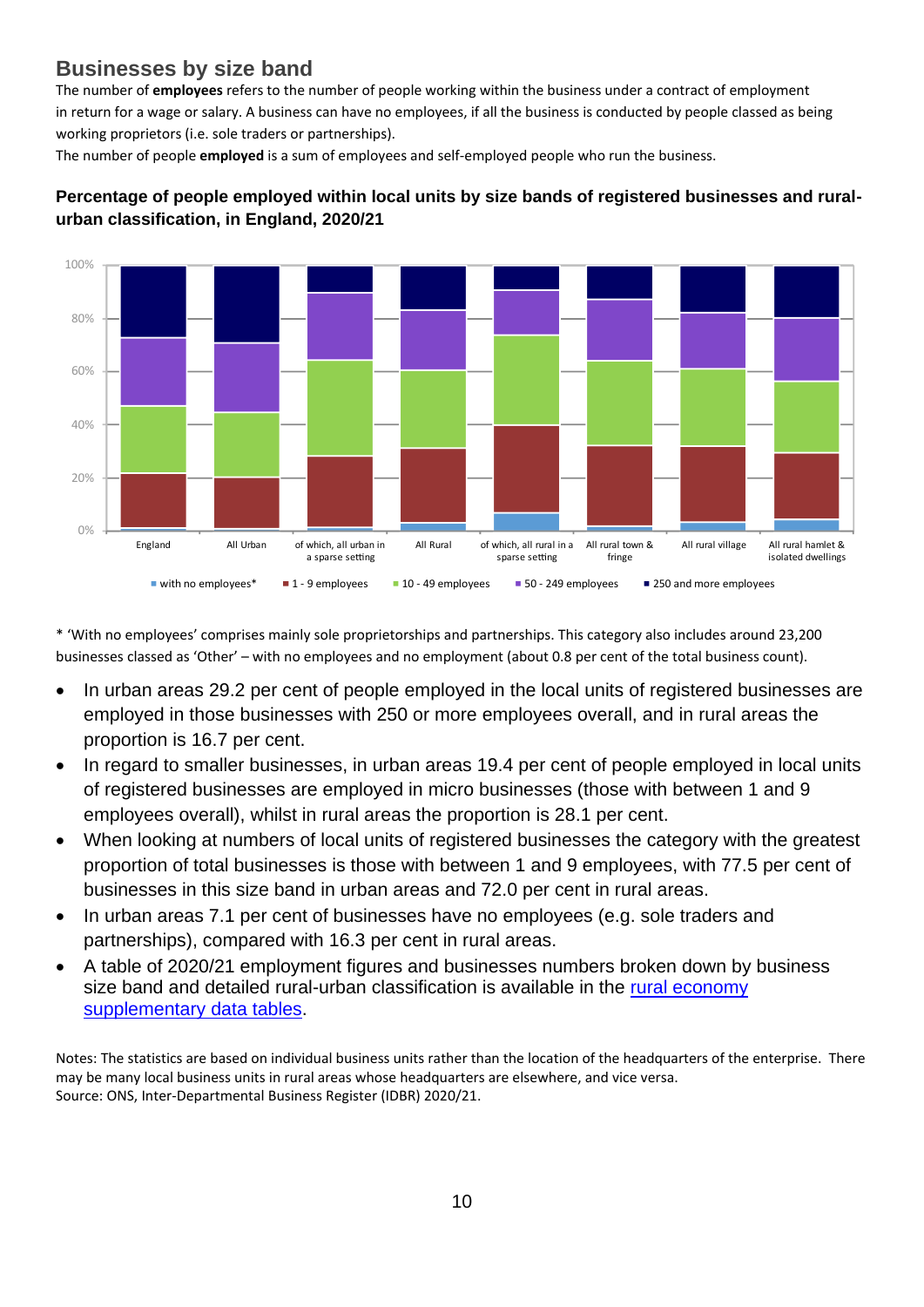## **Small and medium businesses**

- Small and Medium Enterprises (SMEs) are businesses employing fewer than 250 people.
- In England in 2020/21, there are 2.4 million SMEs registered for PAYE and/or VAT, providing employment for 12.3 million people.
- However, it is estimated that in England there are an additional 2.5<sup>1</sup> million unregistered businesses i.e. those who are not registered for VAT and do not have employees registered for PAYE.
- For registered businesses, information is available on their location, principal activity, employment and turnover, and for those who operate on multiple sites, the location and employment in individual business units. Information on registered SMEs is presented below.
- Less is known of unregistered businesses and in particular until now there have been no estimates of how many are based in rural areas. However, analysis of data from the Longitudinal Small Business Survey, which included unregistered businesses, provides further insights on SMEs in rural areas. Some results from the analysis are presented later in this section. These suggest that 73.3 per cent of all SMEs in rural areas have no employees. Note that this includes both registered and unregistered businesses and hence is not comparable with statistics presented in this section for registered businesses as the majority of unregistered businesses will have no employees. Of registered SMEs in rural areas 17.5 per cent have no employees.

## **Registered Small and Medium Enterprises**

- Enterprises are considered rural registered businesses if their single site of operation or their headquarters, as registered for PAYE (Pay-As-You-Earn tax) and/or VAT (Value Added Tax) purposes, are located in a rural area. Enterprises where the headquarters are in an urban area are regarded as urban registered businesses, even if some business units are in rural areas.
- In 2020/21, there was 548,000 registered rural SMEs, representing 99.8 per cent of all registered rural enterprises, and 23 per cent of all registered SMEs in England. In urban areas SMEs represent 99.6 per cent of registered businesses.
- In 2020/21, 2.6 million people were employed in registered rural SMEs, representing 71 per cent of all those employed by registered rural enterprises. SMEs account for 42 per cent of those employed in registered urban enterprises.

<sup>&</sup>lt;sup>1</sup> Business population estimates for 2021 published by BEIS suggest there are 4.9 million business in England [\(Business population estimates 2021 -](https://www.gov.uk/government/statistics/business-population-estimates-2021) GOV.UK (www.gov.uk)). Office for National Statistics estimate there are 2.4 million registered businesses in England. This suggests there are 2.5 million unregistered businesses in England.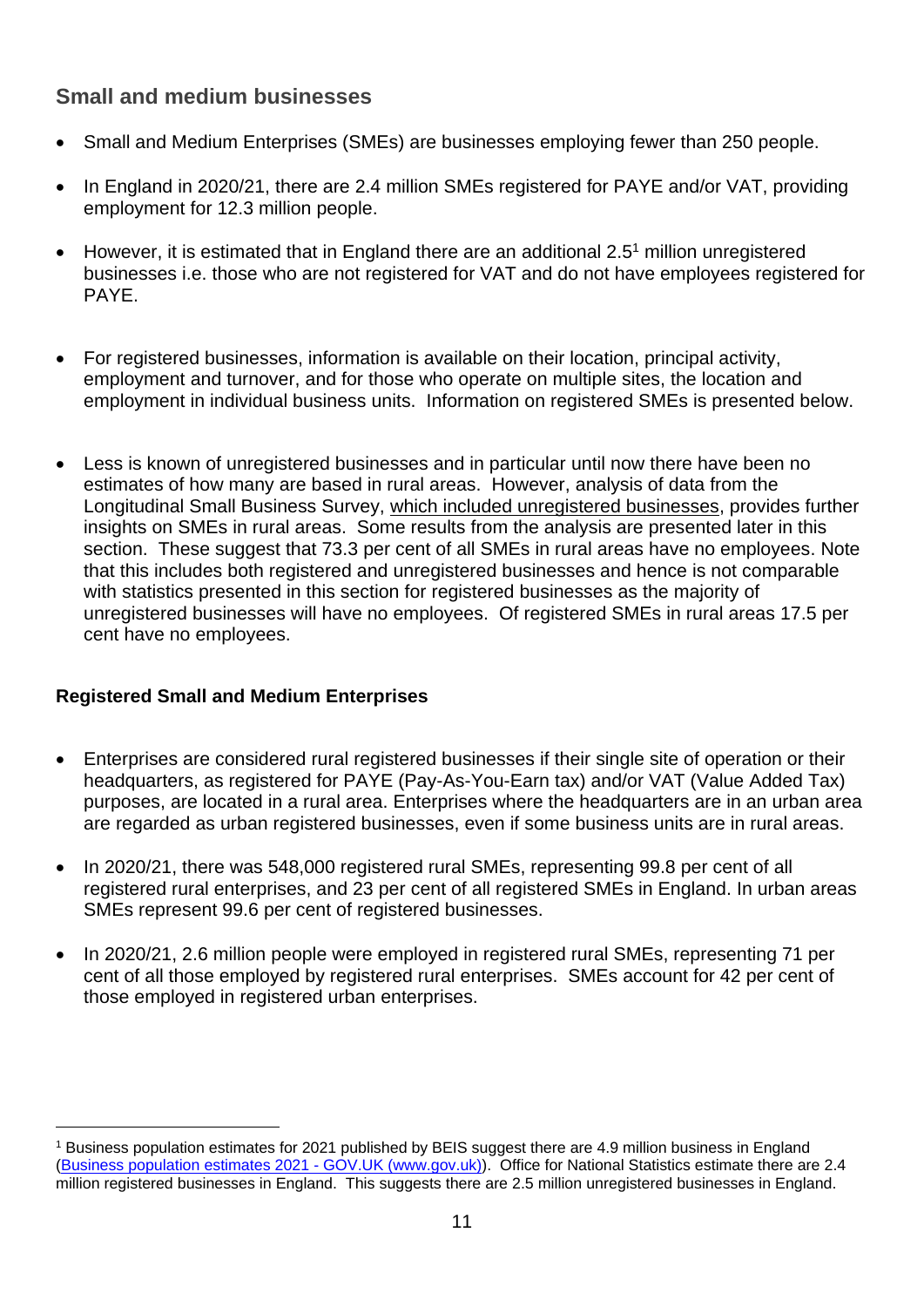## **Number of registered small and medium enterprises, employment and turnover, by rural urban classification, in England, 2020/21**

|                           | <b>Number of</b><br>registered SMEs <sup>1</sup><br>(thousands) | <b>Employment by</b><br>registered SMEs <sup>1</sup><br>(thousands) | <b>Employment by</b><br><b>SMEs as a</b><br>percentage of all<br>employment by<br>registered<br>enterprises | <b>Average turnover</b><br>per person<br>employed £000s |
|---------------------------|-----------------------------------------------------------------|---------------------------------------------------------------------|-------------------------------------------------------------------------------------------------------------|---------------------------------------------------------|
| All urban                 | 1,849                                                           | 9,740                                                               | 41.6                                                                                                        | 219                                                     |
| those in a sparse setting | 3                                                               | 20                                                                  | 85.7                                                                                                        | 79                                                      |
| All rural                 | 548                                                             | 2,578                                                               | 70.8                                                                                                        | 125                                                     |
| those in a sparse setting | 33                                                              | 153                                                                 | 84.3                                                                                                        | 90                                                      |
|                           |                                                                 |                                                                     |                                                                                                             |                                                         |
| <b>England</b>            | 2,397                                                           | 12,317                                                              | 45.5                                                                                                        | 199                                                     |

*SMEs are Small and medium enterprises (employing fewer than 250 people)*

- Although almost all registered businesses are small or medium enterprises (SME) in both rural and urban areas, a much higher proportion of people employed by rural registered businesses are employed by SMEs (71 per cent) than in urban areas (42 per cent).
- Average turnover per person emploved is lower in rural registered SMEs (£125,000) than in urban registered SMEs (£219,000), which is dominated by those in Urban with Major Conurbations (£311,000). The average for registered SMEs in settlements in a sparse setting are somewhat lower and in particular is £79,000 per person employed in both Rural Town and Fringe in a sparse setting and Urban City and Town in a sparse setting.
- A breakdown of the table above using a more detailed rural-urban classification is available in the [rural economy supplementary data tables.](https://www.gov.uk/government/statistics/statistical-digest-of-rural-england)
- A further table that breaks SMEs down by business size band (in terms of employment) and detailed rural-urban classification is also available.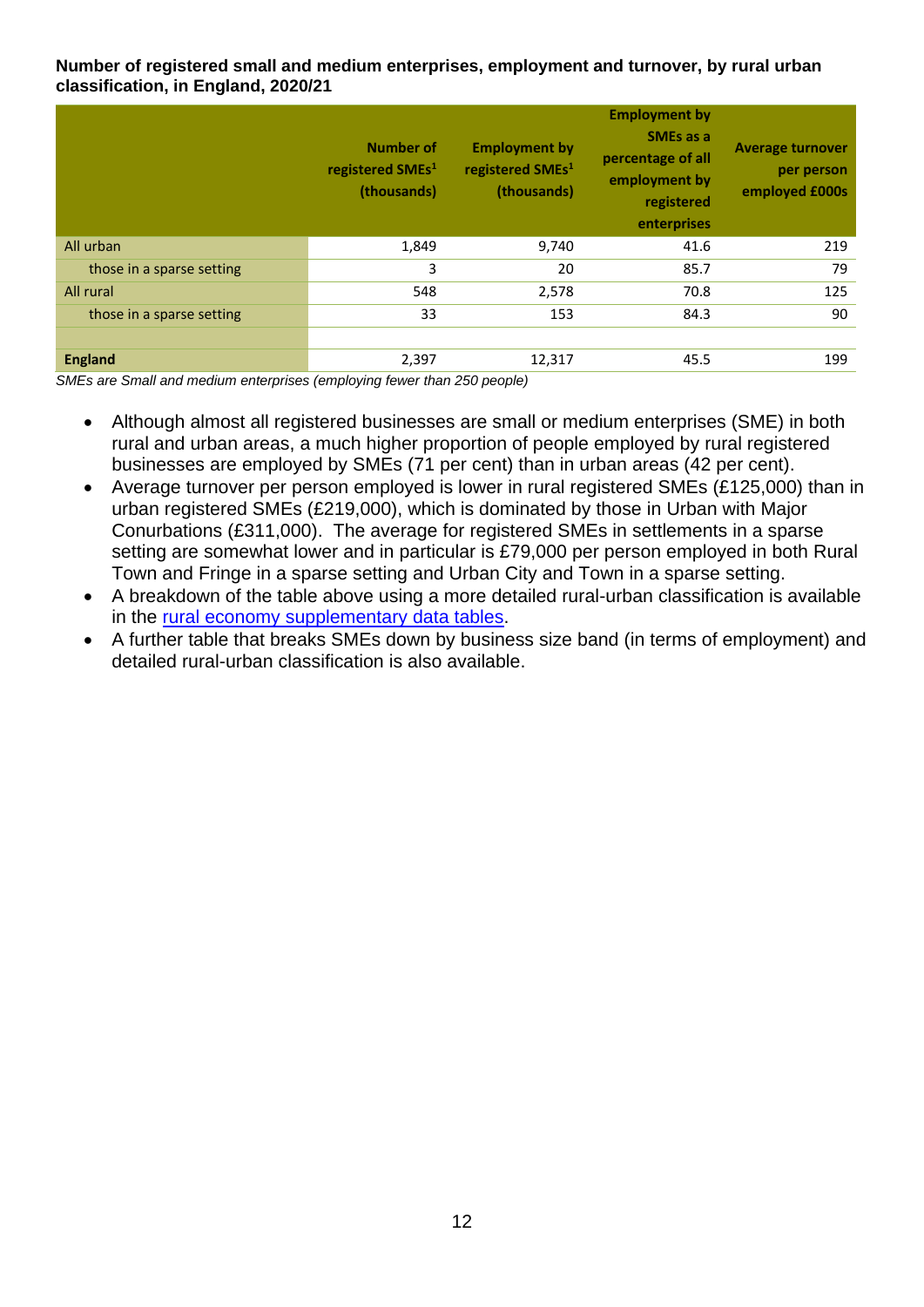## **Percentage of registered small and medium enterprises by industry and rural-urban classification, in England, 2020/21**



- The chart above displays those sectors where the business count proportions by sector for the individual rural urban classification differs the most from England averages. Primary sectors are shown on the left and service type sectors to the right. The 'all other industries' grouping is made up of: (1) Administrative and support services, (2) Arts, entertainment and recreation, (3) Education, health and social work, (4) Finance, (5) Manufacturing, (6) Mining/ quarrying and utilities, (7) Public admin and defence; other services, (8) Real estate activities, (9) Transport and storage and (10) Other service activities, including activities of households as employers.
- SMEs in 'Agriculture, forestry and fishing' sectors account for 14.6 per cent of rural registered SMEs rising to 33 per cent of SMEs registered in rural areas in a sparse setting. These percentages are slightly higher than when considering the sector representation at a local business unit level (see [Businesses\)](#page-3-0)
- Other sectors that are dominant at the local business unit level are similarly dominant at the SME level, such as 'Professional, scientific and technical services' (15.3 per cent), 'Wholesale and retail trade; repair of motor vehicles' (12.6 per cent), and 'Construction' (13.6 per cent).
- 17.5 per cent of rural registered SMEs have no employees, compared with 8.4 per cent of urban registered SMEs. The majority of rural registered SMEs (74 per cent), have 1 to 9 employees, though this is lower than for urban registered SMEs (82 per cent).
- 30 per cent of registered SMEs in rural areas in a sparse setting have no employees
- A table of 2020/21 rural and urban business figures broken down by is available in the [rural](https://www.gov.uk/government/statistics/statistical-digest-of-rural-england)  [economy supplementary data tables.](https://www.gov.uk/government/statistics/statistical-digest-of-rural-england)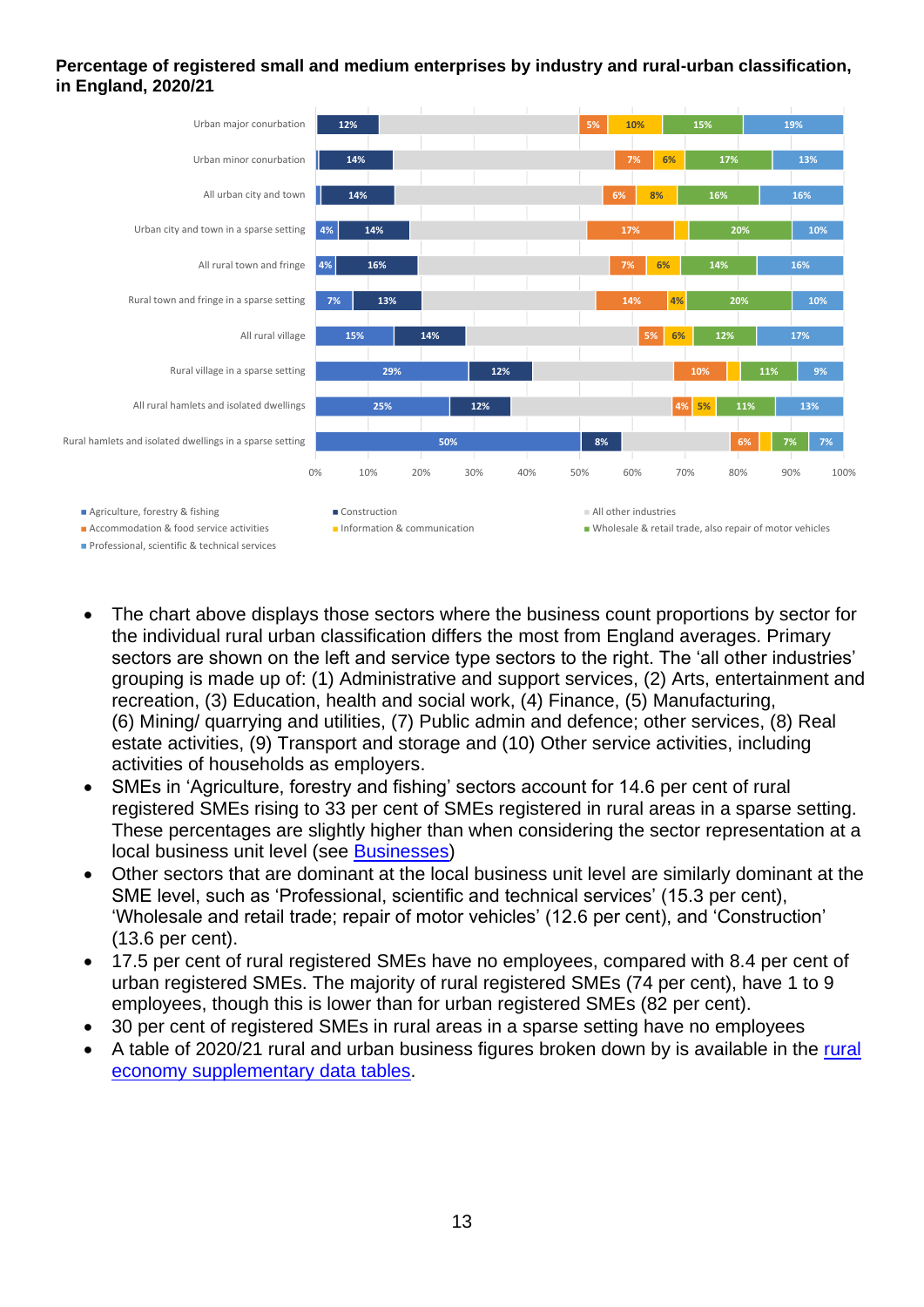## **Analysis of small and medium enterprises from the Longitudinal Small Business Survey**

The Longitudinal Small Business Survey (LSBS) was commissioned by the Department for Business, Energy and Industrial Strategy (BEIS) and the Governments in Scotland, Wales and Northern Ireland.

Over 13,400 SMEs were interviewed in England in 2015, including over 3,500 (26.5 per cent) in rural areas. The Rural Enterprise UK team at Newcastle University's Centre for Rural Economy and Business School have undertaken additional rural-urban analysis of the data and some of their findings are presented below.

Comparisons between statistics on rural and urban businesses can be difficult to interpret and in particular it is difficult to identify whether any differences reflect variations in the profile of urban and rural economies in terms of business sectors, ages and sizes or factors related to their location. The analysis attempts to match similar rural and urban businesses to take account of this where practicable.

**LSBS: Number of responses from small and medium enterprises with percentage by size and rural-urban classification, England excluding London, 2015**

|              | with no employees |      | 1 - 9 employees |      | 10 - 49 employees |     | 50 - 249 employees |     | <b>Total</b> |       |
|--------------|-------------------|------|-----------------|------|-------------------|-----|--------------------|-----|--------------|-------|
|              | Number            | %    | <b>Number</b>   | %    | Number            | %   | Number             | %   | Number       | $\%$  |
| Urban        | 6,361             | 77.7 | 1,480           | 18.1 | 300               | 3.7 | 49                 | 0.6 | 8.190        | 100.0 |
| Rural        | 2.687             | 73.3 | 828             | 22.6 | 133               | 3.6 | 19                 | 0.5 | 3.667        | 100.0 |
| <b>Total</b> | 9.048             | 76.3 | 2.308           | 19.5 | 433               | 3.7 | 68                 | 0.6 | 11.857       | 100.0 |

- The proportion of businesses with no employees is considerably higher for both rural, 73.3 per cent, and urban areas, 77.7 per cent, in the LSBS sample compared with the proportions represented as registered businesses with no employees (19.8 per cent and 9.3 per cent respectively).
- However, this is consistent with Business population estimates suggesting that enterprises with no employees, whether registered or unregistered, account for around 76 per cent of enterprises in England.
- The survey suggests that enterprises with no employees are proportionately fewer in rural areas (73.3 per cent) compared with urban areas (77.7 per cent), but that enterprises with 1-9 employees are proportionately higher in rural areas (22.6 per cent) compared with urban areas (18.1 per cent).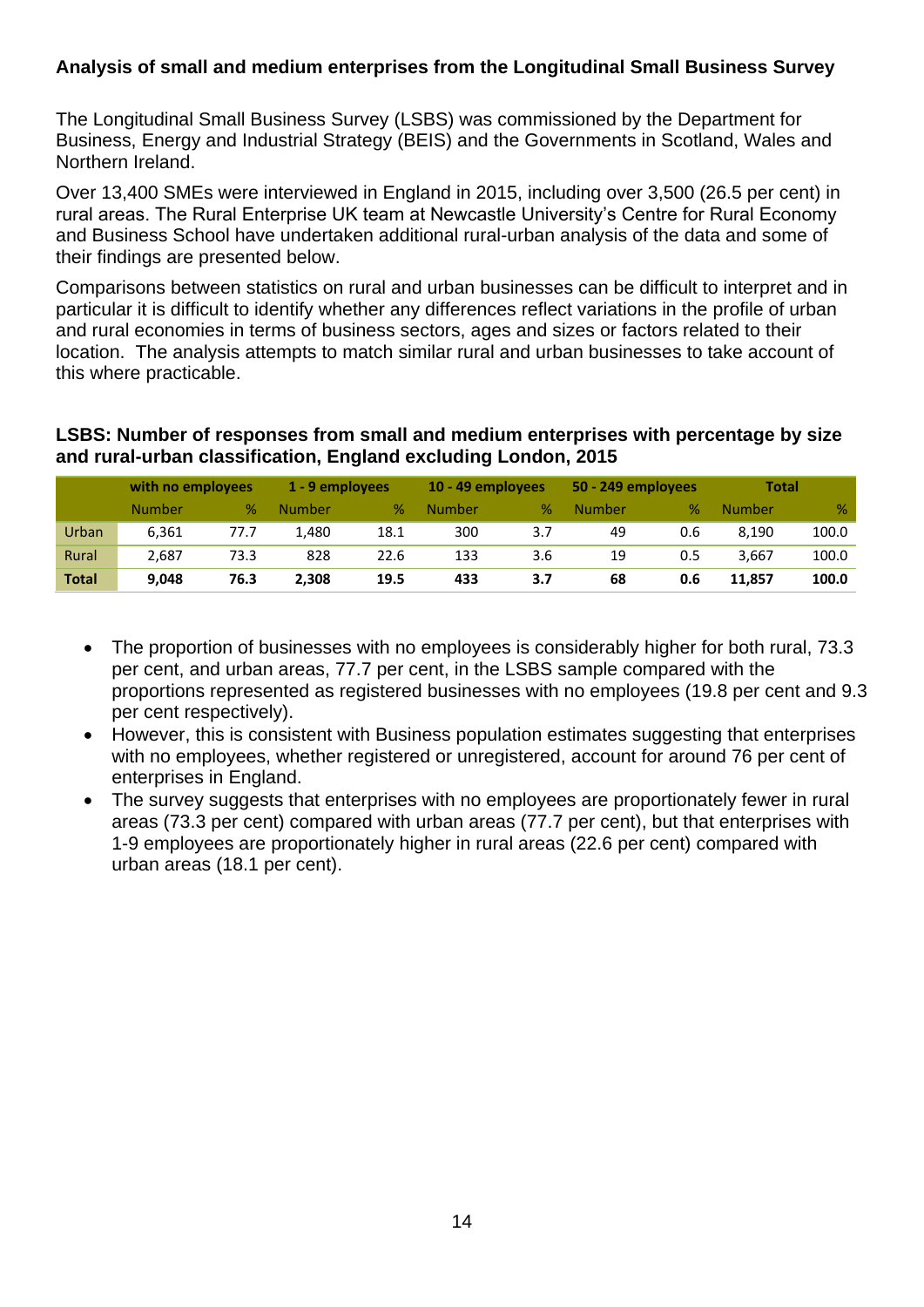**LSBS: Number of responses from small and medium enterprises with percentage by broad sector and rural-urban classification, England excluding London, 2015**

|              | <b>Production &amp;</b><br>construction |      | <b>Transport, retail &amp;</b><br>food.<br>accommodation |      | <b>Business services</b> |      | <b>Other services</b> |      | <b>Total</b>  |               |
|--------------|-----------------------------------------|------|----------------------------------------------------------|------|--------------------------|------|-----------------------|------|---------------|---------------|
|              | <b>Number</b>                           | %    | <b>Number</b>                                            | %    | <b>Number</b>            | %    | <b>Number</b>         | %    | <b>Number</b> | $\frac{9}{6}$ |
| Urban        | 2,095                                   | 25.6 | 1,451                                                    | 17.7 | 2,660                    | 32.5 | 1,984                 | 24.2 | 8,190         | 100.0         |
| Rural        | 1,085                                   | 29.6 | 775                                                      | 21.1 | 1,099                    | 30.0 | 708                   | 19.3 | 3.667         | 100.0         |
| <b>Total</b> | 3,180                                   | 26.8 | 2,226                                                    | 18.8 | 3,759                    | 31.7 | 2,692                 | 22.7 | 11,857        | 100.0         |

• In the survey rural enterprises were more likely to be in production and construction sectors, and transport, retail and food, and accommodation sectors, while urban enterprises were slightly more likely to be providing business and other services.

## **LSBS: Number of responses from small and medium enterprises with percentage by level of turnover, whether profitable and rural-urban classification, England excluding London, 2015**

| <b>Turnover</b> |                   |      |               |                   |               |                      |               |              |  |
|-----------------|-------------------|------|---------------|-------------------|---------------|----------------------|---------------|--------------|--|
|                 | Less than £82,000 |      |               | More than £82,000 |               | Don't know / refused |               | <b>Total</b> |  |
|                 | <b>Number</b>     | %    | <b>Number</b> | %                 | <b>Number</b> | %                    | <b>Number</b> | %            |  |
| Urban           | 5,279             | 64.5 | 1,938         | 23.7              | 973           | 11.9                 | 8.190         | 100.0        |  |
| Rural           | 2,011             | 54.8 | 1,192         | 32.5              | 464           | 12.7                 | 3,667         | 100.0        |  |
| <b>Total</b>    | 7,290             | 61.5 | 3,130         | 26.4              | 1,437         | 12.1                 | 11,857        | 100.0        |  |

| <b>Profit</b> |               |      |               |      |                      |     |               |       |
|---------------|---------------|------|---------------|------|----------------------|-----|---------------|-------|
|               | Yes           |      | <b>No</b>     |      | Don't know / refused |     | <b>Total</b>  |       |
|               | <b>Number</b> | %    | <b>Number</b> | %    | <b>Number</b>        | %   | <b>Number</b> | %     |
| Urban         | 6,258         | 76.4 | 1,461         | 17.8 | 471                  | 5.8 | 8.190         | 100.0 |
| Rural         | 2,907         | 79.3 | 536           | 14.6 | 224                  | 6.1 | 3,667         | 100.0 |
| <b>Total</b>  | 9,165         | 77.3 | 1,997         | 16.8 | 695                  | 5.9 | 11,857        | 100.0 |

**Profit**

- The survey results would initially suggest that rural enterprises were more likely to have an annual turnover of more than £82,000 than urban enterprises and were more likely to report a profit.
- However, this is in part likely to reflect differences in the characteristics of businesses in rural and urban areas. When similar businesses are compared analysis shows that rural enterprises were likely to have similar levels of turnover to their urban counterparts, though they were still more likely to report a profit.
- The study speculates that rural enterprises could be more likely to be profitable owing to a number of factors including lower wage levels, a higher proportion of home-based enterprises, lower rents/rates, and less local competition.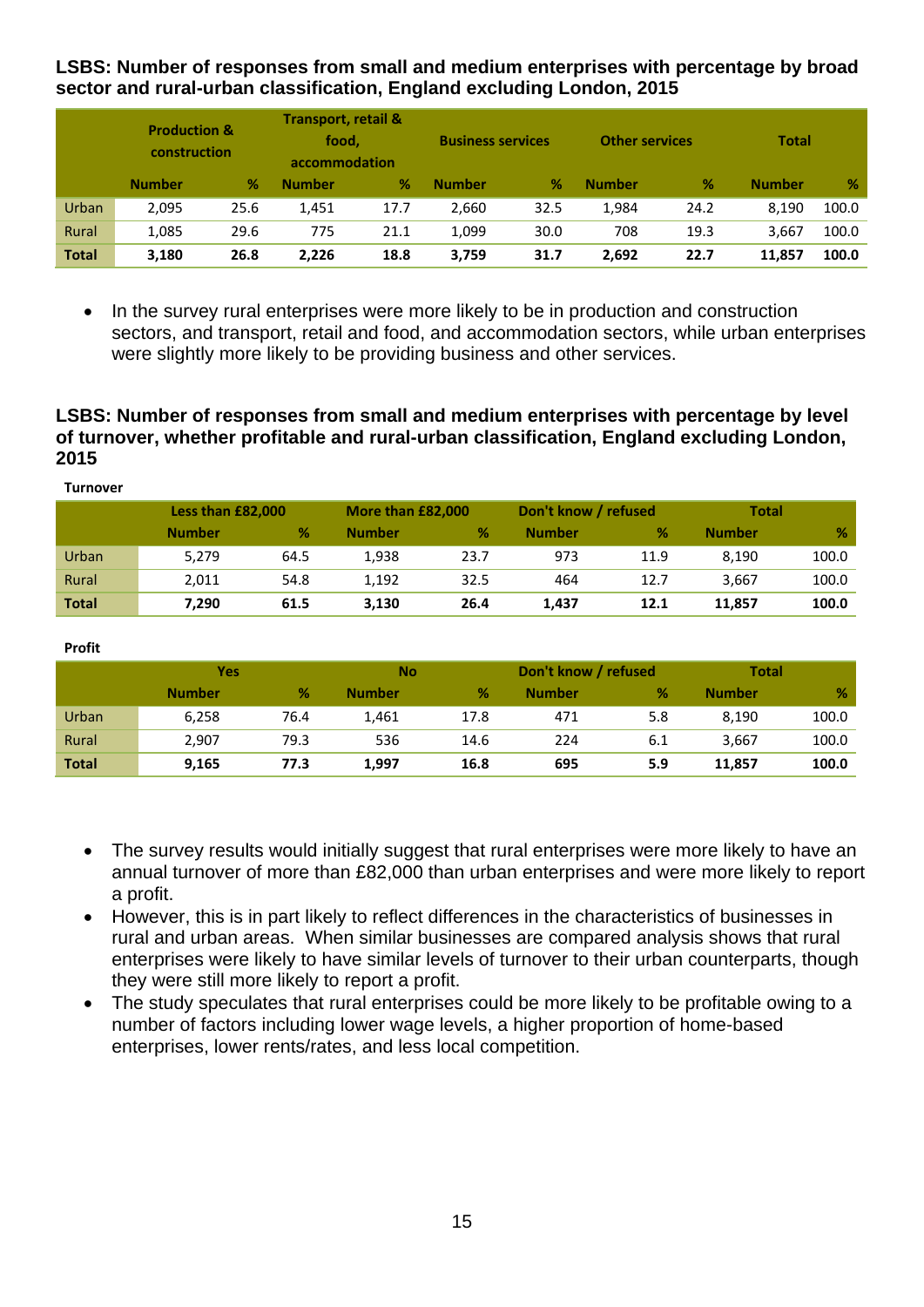**LSBS: Number of responses from small and medium enterprises by age, whether familyowned and rural-urban classification, England excluding London, 2015**

| Age          |                         |               |               |                |               |                      |               |                              |               |            |               |       |
|--------------|-------------------------|---------------|---------------|----------------|---------------|----------------------|---------------|------------------------------|---------------|------------|---------------|-------|
|              | 0-5 years               |               |               | $6 - 10$ years |               | 11 - 20 years        |               | More than 20<br><b>vears</b> |               | Don't know | <b>Total</b>  |       |
|              | <b>Number</b>           | %             | <b>Number</b> | %              | <b>Number</b> | %                    | <b>Number</b> | %                            | <b>Number</b> | %          | <b>Number</b> | %     |
| Urban        | 1,281                   | 15.6          | 1,527         | 18.6           | 1,977         | 24.1                 | 3,374         | 41.2                         | 31            | 0.4        | 8.190         | 100.0 |
| Rural        | 410                     | 11.2          | 663           | 18.1           | 857           | 23.4                 | 1,732         | 47.2                         | 6             | 0.2        | 3,668         | 100.0 |
| <b>Total</b> | 1,691                   | 14.3          | 2,190         | 18.5           | 2,834         | 23.9                 | 5,106         | 43.1                         | 37            | 0.3        | 11,858        | 100.0 |
|              | <b>Family ownership</b> |               |               |                |               |                      |               |                              |               |            |               |       |
|              |                         | <b>Yes</b>    |               |                | <b>No</b>     | Don't know / refused |               |                              | <b>Total</b>  |            |               |       |
|              |                         | <b>Number</b> | %             |                | <b>Number</b> | %                    | <b>Number</b> |                              | %             |            | <b>Number</b> | %     |
| Urban        |                         | 7,036         | 85.9          |                | 1,122         | 13.7                 |               | 32                           | 0.4           |            | 8,190         | 100.0 |
| Rural        |                         | 3,185         | 86.9          |                | 464           | 12.7                 |               | 18                           | 0.5           |            | 3,667         | 100.0 |
| <b>Total</b> |                         | 10,221        | 86.2          |                | 1,586         | 13.4                 |               | 50                           | 0.4           |            | 11,857        | 100.0 |

- The surveyed rural enterprises were more likely than urban enterprises to be more than 20 years old.
- The majority of enterprises were family owned but there was no significant difference between rural and urban enterprises. 86.9 per cent of rural enterprises were family owned.

## **LSBS: Number of responses from small and medium enterprises and percentage by major obstacles to businesses in general at the England level, by rural urban classification, England excluding London, 2015**

|                                          |               | <b>Urban</b> | <b>Rural</b> | <b>Total</b> |
|------------------------------------------|---------------|--------------|--------------|--------------|
|                                          | Number        | 3,788        | 1,476        | 5,264        |
| Competition in the market                | %             | 46.3         | 40.3         | 44.4         |
|                                          | Number        | 2,841        | 1,671        | 4,512        |
| Regulations / red tape                   | %             | 34.7         | 45.6         | 38.1         |
| Taxation, VAT, PAYE, National Insurance, | Number        | 2,297        | 1,157        | 3,454        |
| <b>Business rates</b>                    | %             | 28.0         | 31.6         | 29.1         |
| Late payment                             | Number        | 2,239        | 1,037        | 3,276        |
|                                          | %             | 27.3         | 28.3         | 27.6         |
| Staff recruitment & skills               | Number        | 1,348        | 718          | 2,066        |
|                                          | %             | 16.5         | 19.6         | 17.4         |
|                                          | Number        | 1,375        | 663          | 2,038        |
| <b>Obtaining finance</b>                 | %             | 16.8         | 18.1         | 17.2         |
| Availability / cost of suitable premises | Number        | 1,295        | 534          | 1,829        |
|                                          | %             | 15.8         | 14.6         | 15.4         |
|                                          | Number        | 898          | 409          | 1,307        |
| <b>Workplace pensions</b>                | %             | 11.0         | 11.2         | 11.0         |
| Any other major issues or obstacles      | Number        | 943          | 479          | 1,422        |
|                                          | %             | 11.5         | 13.1         | 12.0         |
| None of these                            | Number        | 1,634        | 594          | 2,228        |
|                                          | %             | 20.0         | 16.2         | 18.8         |
| <b>Total</b>                             | <b>Number</b> | 8,190        | 3,667        | 11,857       |

Enterprises could give responses to multiple options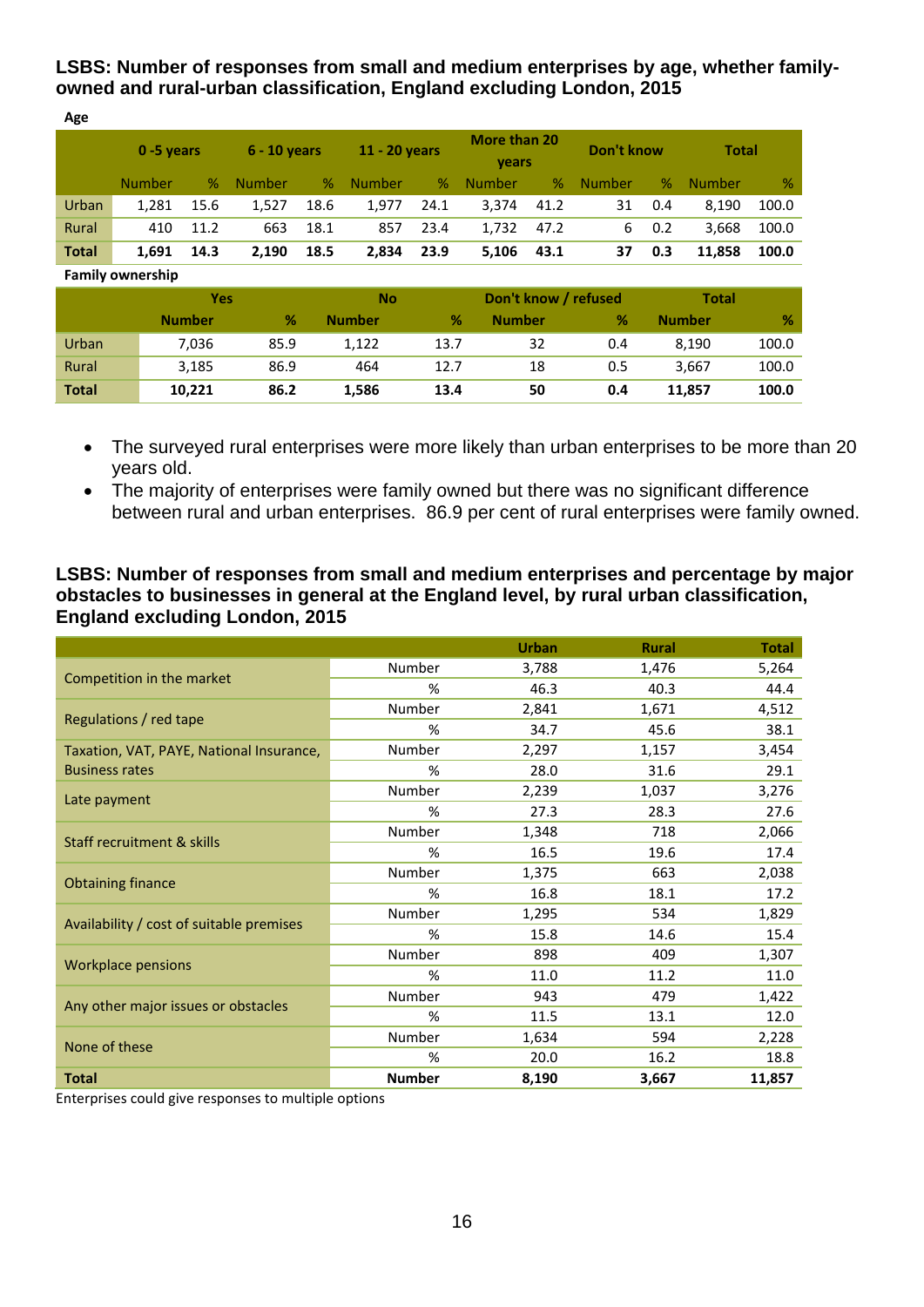• When asked to identify major obstacles to businesses, rural enterprises were more likely than urban enterprises to cite 'Regulations / red tape', 'Taxation, VAT, PAYE, National Insurance, Business rates', and 'Staff recruitment and skills'.

The above is a selection of findings from the Newcastle University study. For more details and analysis refer to the full study report (see below).

Notes: On the **Inter-Departmental Business Register (IDBR),** the enterprise is the statistical unit that most closely equates to a business. It holds aggregated information gathered from administrative and statistical sources within that enterprise to give an overall picture of what is going on in the business. An enterprise carries out one or more activities at one or more locations. An enterprise may be a sole legal unit. Turnover relates to income received by a business from the 'sale of goods and or services charged to third parties'. The IDBR does not include businesses whose turnover is below the tax threshold. Further information: www.ons.gov.uk/aboutus/whatwedo/paidservices/interdepartmentalbusinessregisteridbr Source: ONS, Inter Departmental Business Register (IDBR), 2015/16

**Small Business Survey reports**[: www.gov.uk/government/collections/small-business-survey-reports](http://www.gov.uk/government/collections/small-business-survey-reports) **Business Population Estimates**:<https://www.gov.uk/government/collections/business-population-estimates>

Phillipson J, Gorton M, Maioli S, Newbery R, Tiwasing P, Turner R. (2017) **Small rural firms in English regions: analysis and key findings from the UK Longitudinal Small Business Survey, 2015***.* Newcastle upon Tyne: Newcastle University Centre for Rural Economy and Business School, September 2017 update: //research.ncl.ac.uk/ruralenterpriseuk/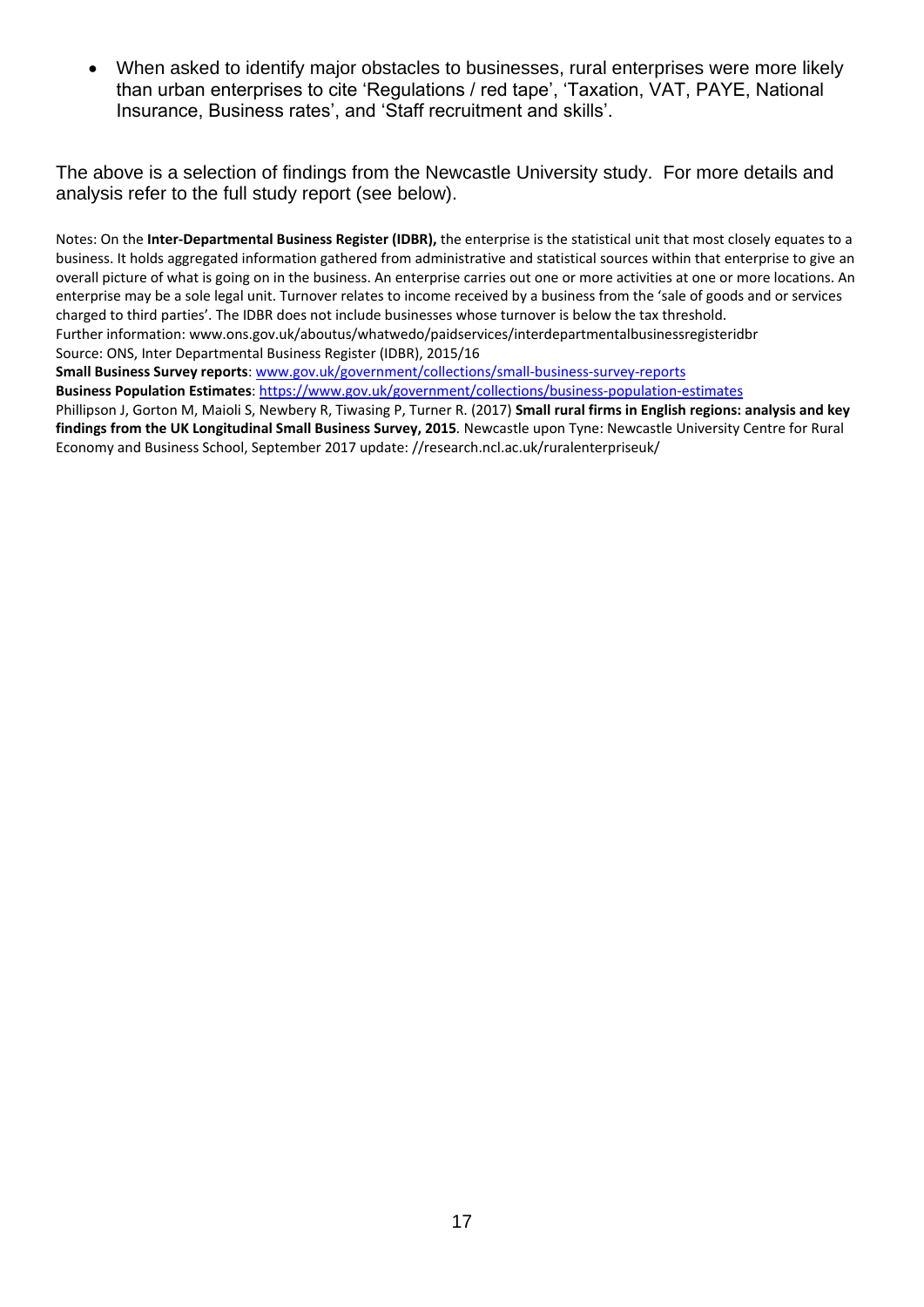## **Business count**



**Registered businesses per 10,000 population by Local Authority Classification, in England, 2011 to 2020**

- The number of registered businesses per head of population is higher in Predominantly Rural areas (440 per 10,000 population in 2020) than in Predominantly Urban areas (excluding London) (400 per 10,000 population).
- Between 2019 and 2020 the number of businesses per head of population remained the same in both Predominantly Rural areas and Predominantly Urban areas (excluding London). Historically, there was an increase in the number of businesses in Predominantly Rural areas between 2012 and 2016 but there has been little change since then, whilst Predominantly Urban areas have shown a steady increase in businesses across the period.
- A table of business figures per 10,000 population broken down by detailed local authority ruralurban classification for 2007 to 2020 is available in the [rural economy supplementary data](https://www.gov.uk/government/statistics/statistical-digest-of-rural-england)  [tables.](https://www.gov.uk/government/statistics/statistical-digest-of-rural-england)

Notes: The data come from Business Demography, which includes businesses that are PAYE registered but not VAT registered. Registered businesses are based on the location of the registered head office, if in multiple locations. Source:

ONS - VAT Registrations and De-Registrations, ONS - [Business Demography 2019: Enterprise Births, Deaths and Survivals, Tables](http://www.ons.gov.uk/businessindustryandtrade/business/activitysizeandlocation/datasets/businessdemographyreferencetable)  [1.1 and 3.1](http://www.ons.gov.uk/businessindustryandtrade/business/activitysizeandlocation/datasets/businessdemographyreferencetable)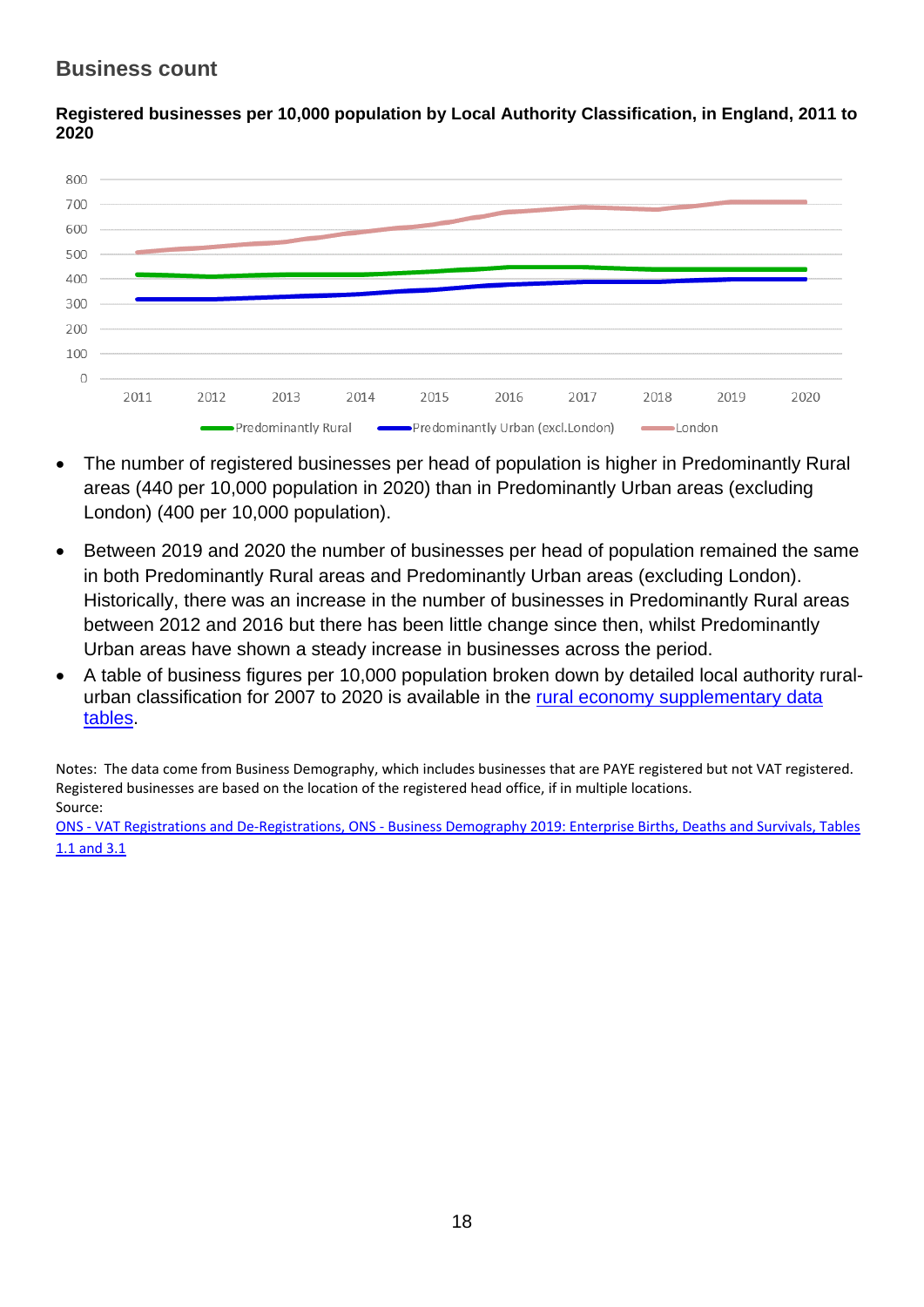## **Business start-ups Registered business start-ups per 10,000 population by Local Authority Classification, in England, 2011 to 2020**



- During the last decade the numbers of registered business start-ups were initially higher (in relative terms) in Predominantly Rural areas than in Predominantly Urban areas (excluding London). However, since 2013 the numbers of start-ups in Predominantly Urban areas (excluding London) have overtaken those in Predominantly Rural areas.
- In 2020 there were 52 registered business start-ups per 10,000 population in Predominantly Urban areas (excluding London) compared with 42 per 10,000 population in Predominantly Rural areas. These numbers show a decrease on 2019 start-ups.
- A table of business start-up figures per 10,000 population broken down by detailed local authority rural-urban classification for 2007 to 2020 is available in the [rural economy](https://www.gov.uk/government/statistics/statistical-digest-of-rural-england)  [supplementary data tables.](https://www.gov.uk/government/statistics/statistical-digest-of-rural-england)

Notes: The data come from Business Demography, which includes businesses that are PAYE registered but not VAT registered. Source:

ONS - VAT Registrations and De-Registrations, ONS - [Business Demography 2019: Enterprise Births, Deaths and Survivals, Tables](http://www.ons.gov.uk/businessindustryandtrade/business/activitysizeandlocation/datasets/businessdemographyreferencetable)  [1.1 and 3.1](http://www.ons.gov.uk/businessindustryandtrade/business/activitysizeandlocation/datasets/businessdemographyreferencetable)

Research on 'Drivers of rural business employment growth, decline and stability' can be found at the following link: [//randd.defra.gov.uk/Default.aspx?Module=More&Location=None&ProjectID=18782](http://randd.defra.gov.uk/Default.aspx?Module=More&Location=None&ProjectID=18782)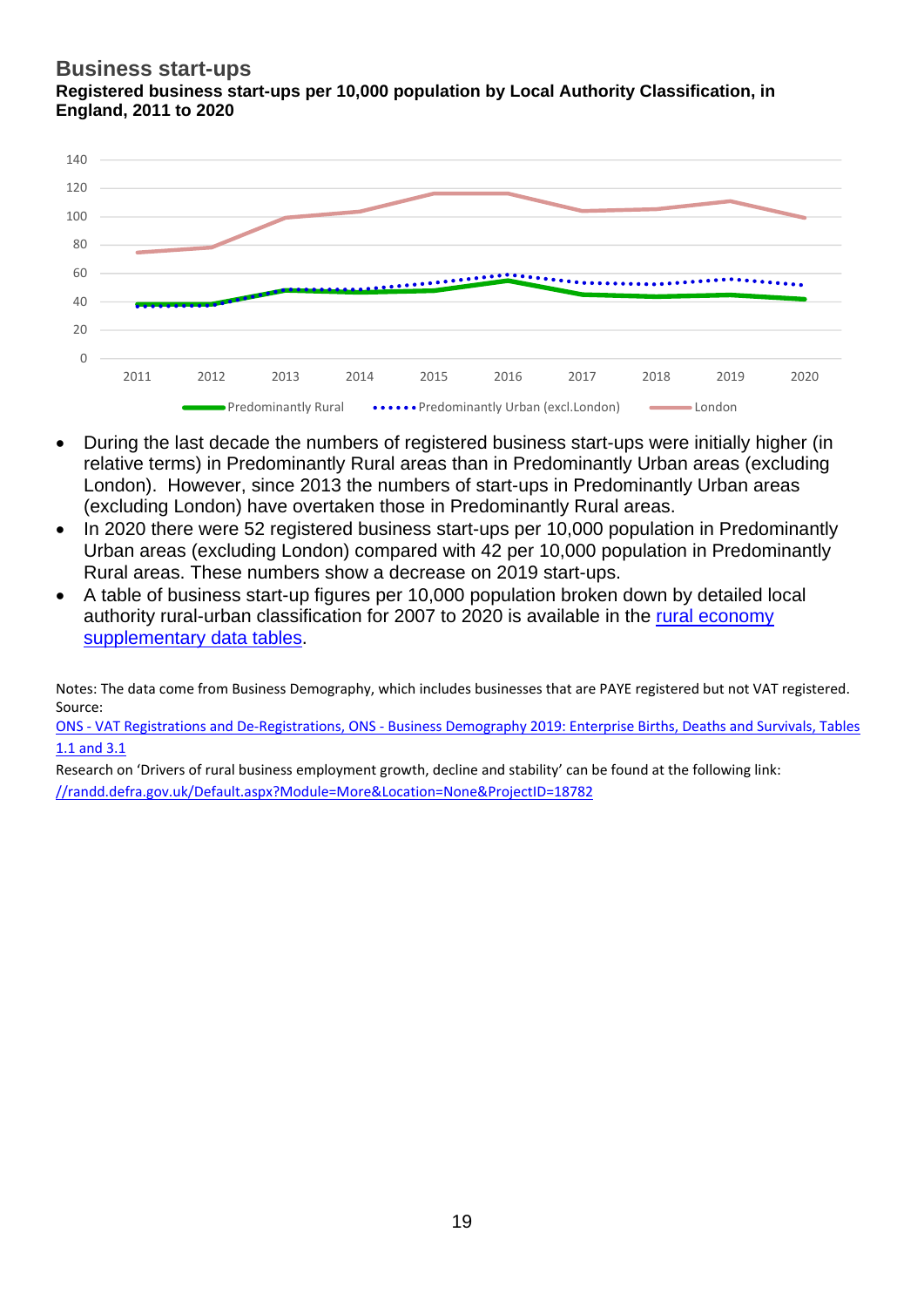# **Innovation and investment**

## **Businesses engaged in innovation**

- Broader innovation activities were undertaken by 58 per cent of rural businesses and 57 per cent of urban businesses surveyed between 2012 and 2014.
- This suggests that being situated in a rural or urban settlement had little effect on the innovation practices of businesses surveyed.
- There is a higher proportion of businesses involved in broader innovation located in areas of Rural Town and Fringe than in areas of Rural Village and Hamlet.

## **Percentage of businesses in England engaged in broader innovation-related activities, 2012 to 2014**



## **Business involvement with broader-innovation-related activities, 2012 to 2014**

|                                 | <b>Broader innovators</b> | <b>Not broader innovators</b> |
|---------------------------------|---------------------------|-------------------------------|
| Urban                           | 57%                       | 43%                           |
| <b>Rural Town and Fringe</b>    | 61%                       | 39%                           |
| <b>Rural Village and Hamlet</b> | 56%                       | 44%                           |
| <b>Rural total</b>              | 58%                       | 42%                           |
| <b>England total</b>            | 57%                       | 43%                           |

Notes**:** These results are based on the unweighted sample of businesses surveyed for England only (therefore the England percentage totals may not match the weighted results published by BEIS). The sample mainly includes enterprise units (i.e. headquarters of businesses) but also has a small number of local units (i.e. sites belonging to enterprises).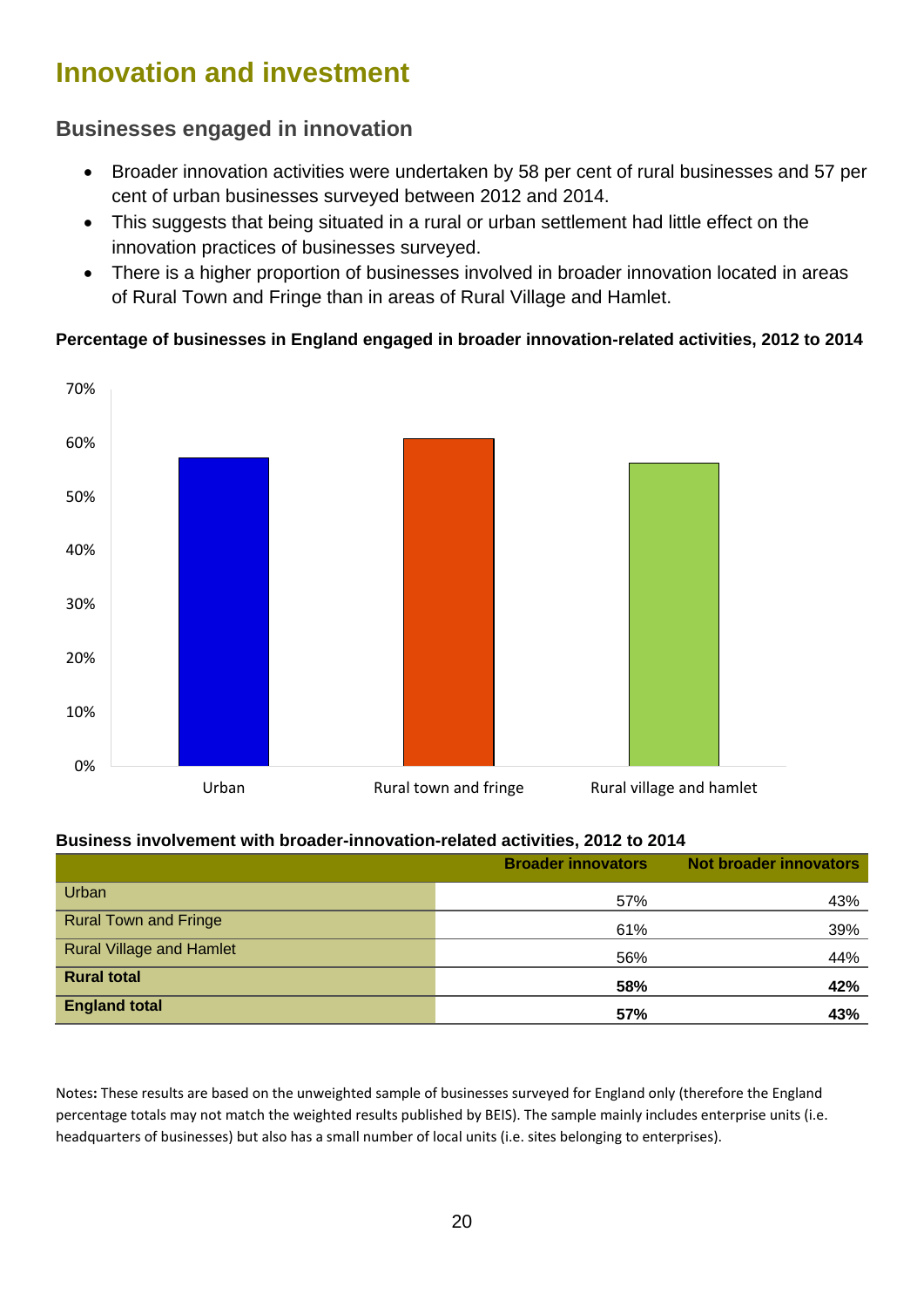#### BEIS sampling methodology is described in their report and accompanying statistics:

[https://assets.publishing.service.gov.uk/government/uploads/system/uploads/attachment\\_data/file/506953/bis-16-134-uk](https://assets.publishing.service.gov.uk/government/uploads/system/uploads/attachment_data/file/506953/bis-16-134-uk-innovation-survey-2015.pdf)[innovation-survey-2015.pdf.](https://assets.publishing.service.gov.uk/government/uploads/system/uploads/attachment_data/file/506953/bis-16-134-uk-innovation-survey-2015.pdf) Owing to the small sample sizes achieved after application of the rural-urban definition, this analysis has been presented as the unweighted results from the surveyed sample. Some settlement types were underrepresented in the sample and should be treated with caution: *rural town & fringe* and *Rural Village & hamlet*. Furthermore, percentage totals for England may not match those published by BEIS due to minor discrepancies with postcode data.

The description of innovation activity in the chart and table above includes businesses that were engaged in any of the following:

- 1. introduced a new or significantly improved product (good or service) or process
- 2. engaged in innovation projects that have been abandoned or are not yet complete
- 3. undertaken new and significantly improved forms of organisation, business structures or practices, and marketing concepts or strategies
- 4. undertaken activities in areas such as internal research and development, training, acquisition of external knowledge or machinery, and equipment linked to innovation activities

A business engaged in any of the activities 1 to 4 is described as a 'broader innovator'.

Data from the 2015 UK Innovation Survey may not be directly comparable with data from previous surveys due to changes in survey mode, methodology, sampling approach, questionnaire design and response rate. The rural-urban analyses presented here were performed by applying RUC11 to the data, RUC01 had been used previously for the 2011 UK Innovation Survey. As a result, a comparison cannot be made with previous rural-urban innovation analyses

Source: BEIS UK Innovation Survey 2015 covering innovation activity during 2012 to 2014.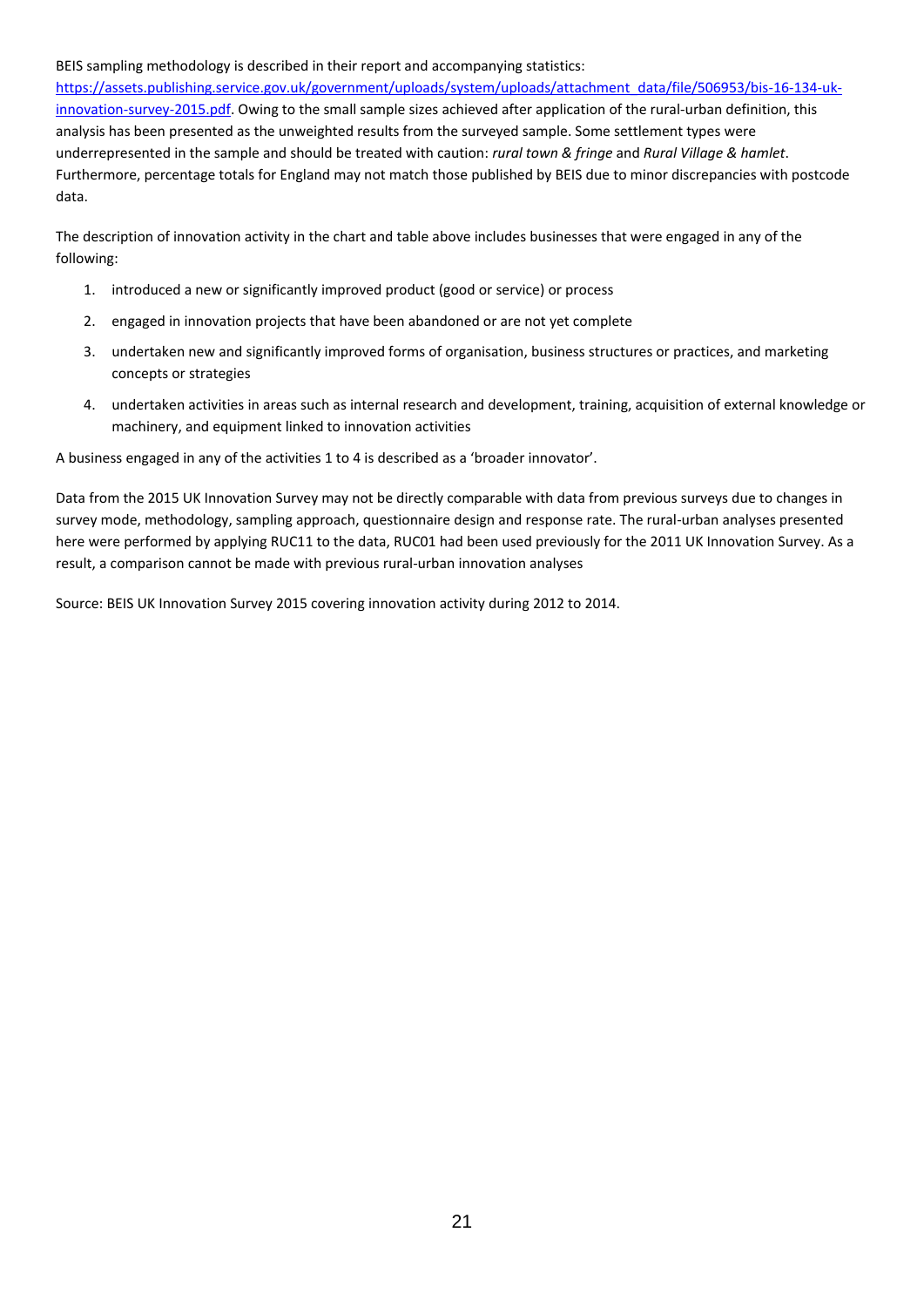## **Capital investment per employee**

- Companies undertake 'capital investment' when spending money on fixed assets (typically land, buildings or machinery) with the expectation that productivity will increase as a result of the investment.
- Continuing recent trends, capital investment per employee in 2018 was highest in London.
- In 2018 capital investment per employee in Predominantly rural areas was around 92 per cent of the level for England as a whole. This compares with 95 per cent in Predominantly urban areas (excluding London).
- Capital investment in absolute terms is only available at current prices so caution should be used when comparing over time. Comparisons below are presented as an index in relation to the level for England as whole.
- Tables of investment per employee, both in current prices and as a percentage of the level for England, broken down by detailed local authority rural-urban classification for 2007 to 2018 are available in the [rural economy supplementary data tables.](https://www.gov.uk/government/statistics/statistical-digest-of-rural-england)

## **Capital investment per employee as a percentage of the level for England, by local authority classification in England, 2007 to 2018**



Dashed line: From 2015 employee numbers include estimates from businesses that are solely PAYE based with employment counts less than 20. These businesses were excluded from estimates of employee numbers in earlier years. This has had minimum impact on the data presented.

- Overall capital investment per employee in predominantly rural areas has been consistently lower than in other areas, except in 2017.
- In 2018, investment per head in London was around £5,800, compared with £4,900 in predominantly urban areas excluding London, and £4,700 in predominantly rural areas.